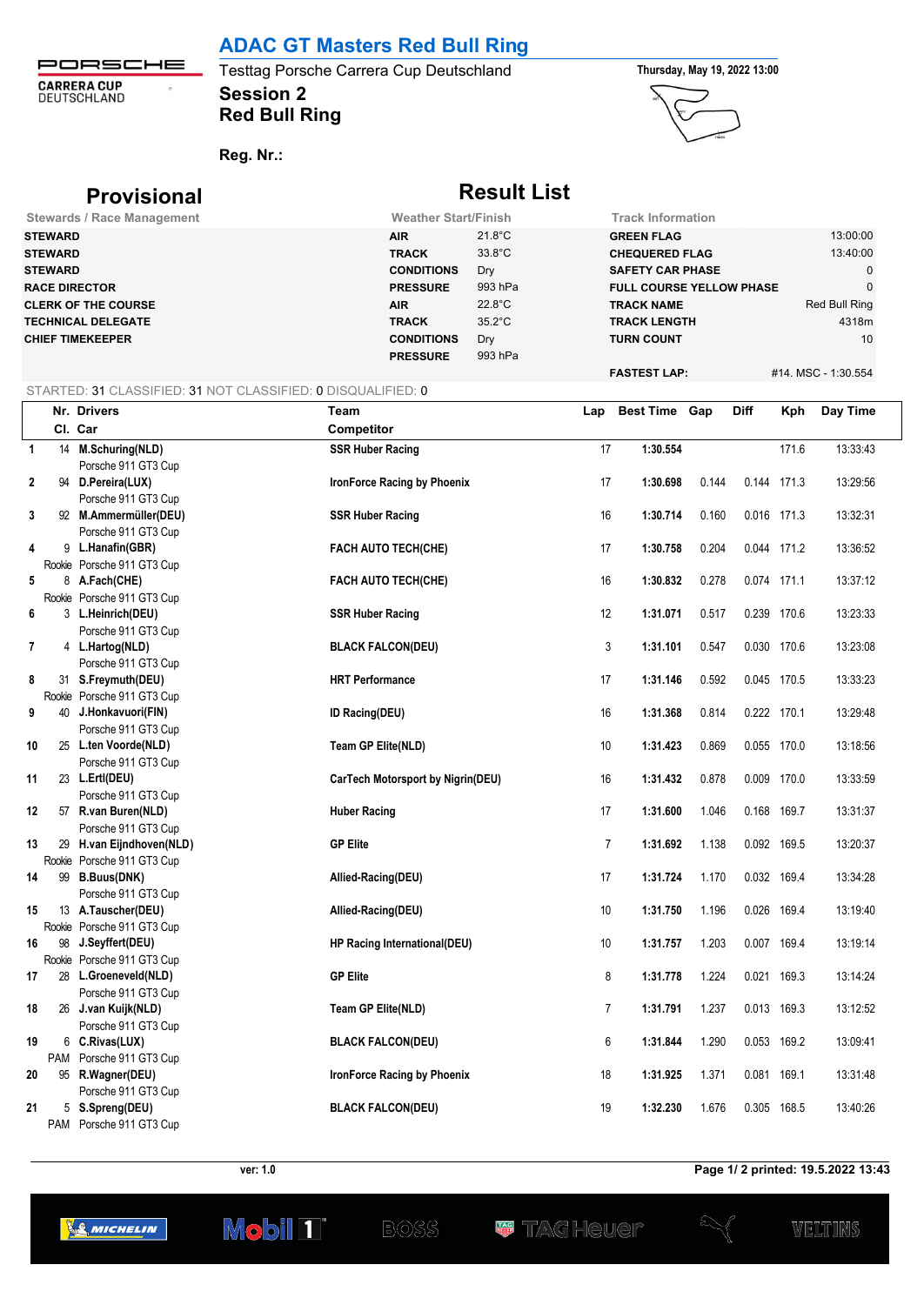**ADAC GT Masters Red Bull Ring**

PORSCHE **CARRERA CUP**<br>DEUTSCHLAND  $\bar{\Omega}$ 

**Session 2** Testtag Porsche Carrera Cup Deutschland **Thursday, May 19, 2022 13:00 Red Bull Ring**



**Reg. Nr.:** 

# **Provisional Result List**

|    |                 | Nr. Drivers                | Team                              | Lap | <b>Best Time Gap</b> |       | <b>Diff</b> | Kph         | Day Time |
|----|-----------------|----------------------------|-----------------------------------|-----|----------------------|-------|-------------|-------------|----------|
|    |                 | Cl. Car                    | Competitor                        |     |                      |       |             |             |          |
| 22 |                 | 27 D.van Kuijk(NLD)        | <b>GP Elite</b>                   | 4   | 1:32.255             | 1.701 | 0.025       | 168.4       | 13:08:17 |
|    |                 | Porsche 911 GT3 Cup        |                                   |     |                      |       |             |             |          |
| 23 |                 | 75 A.Levi(ISR)             | <b>Huber Racing</b>               | 10  | 1:32.286             | 1.732 | 0.031       | 168.4       | 13:20:02 |
|    |                 | Rookie Porsche 911 GT3 Cup |                                   |     |                      |       |             |             |          |
| 24 | 20 <sup>°</sup> | H.Proczyk(AUT)             | HP Racing International(DEU)      | 15  | 1:32.317             | 1.763 | 0.031       | 168.3       | 13:40:00 |
|    |                 | Porsche 911 GT3 Cup        |                                   |     |                      |       |             |             |          |
| 25 |                 | 44 J.Greif(DEU)            | <b>ID Racing(DEU)</b>             | 17  | 1:32.348             | 1.794 | 0.031       | 168.3       | 13:33:52 |
|    |                 | Rookie Porsche 911 GT3 Cup |                                   |     |                      |       |             |             |          |
| 26 | 84              | A.Alshehab(KUW)            | CarTech Motorsport by Nigrin(DEU) | 18  | 1:32.352             | 1.798 | 0.004       | 168.3       | 13:37:52 |
|    |                 | PAM Porsche 911 GT3 Cup    |                                   |     |                      |       |             |             |          |
| 27 | 96              | J.Slooten(DEU)             | IronForce Racing by Phoenix       | 15  | 1:32.447             | 1.893 | 0.095       | 168.1       | 13:31:49 |
|    |                 | PAM Porsche 911 GT3 Cup    |                                   |     |                      |       |             |             |          |
| 28 |                 | 15 P.Sager(AUT)            | <b>HRT Performance</b>            | 18  | 1:32.601             | 2.047 | 0.154       | 167.8       | 13:41:11 |
|    |                 | PAM Porsche 911 GT3 Cup    |                                   |     |                      |       |             |             |          |
| 29 |                 | 2 G.Donchev(BGR)           | <b>Huber Racing</b>               | 20  | 1:32.617             | 2.063 |             | 0.016 167.8 | 13:38:08 |
|    |                 | PAM Porsche 911 GT3 Cup    |                                   |     |                      |       |             |             |          |
| 30 |                 | 7 C.Langer(DEU)            | <b>FACH AUTO TECH(CHE)</b>        | 13  | 1:32.847             | 2.293 |             | 0.230 167.4 | 13:28:57 |
|    |                 | PAM Porsche 911 GT3 Cup    |                                   |     |                      |       |             |             |          |
| 31 | 65              | K.Pfister(DEU)             | <b>HRT Performance</b>            | 20  | 1:34.419             | 3.865 |             | 1.572 164.6 | 13:38:15 |
|    |                 | PAM Porsche 911 GT3 Cup    |                                   |     |                      |       |             |             |          |
|    | Did not start   |                            |                                   |     |                      |       |             |             |          |
|    |                 | 24 M.van Splunteren(NLD)   | Team GP Elite(NLD)                |     |                      |       |             |             |          |
|    |                 | Porsche 911 GT3 Cup        |                                   |     |                      |       |             |             |          |

**Following race director decision cancellation of the relevant lap times for cars no. 2, 3, 4, 5, 6, 9, 15, 20, 23, 25, 26, 27, 28, 29, 40, 44, 57, 84, 96 & 98 - track limits Subject to final scrutineering!**

Publication time: Clerk of the Course: Timekeeper: **ver: 1.0 Page 2/ 2 printed: 19.5.2022 13:43 Mobil 1 W** TAGHeuer **SANICHELIN BOSS** WELTINS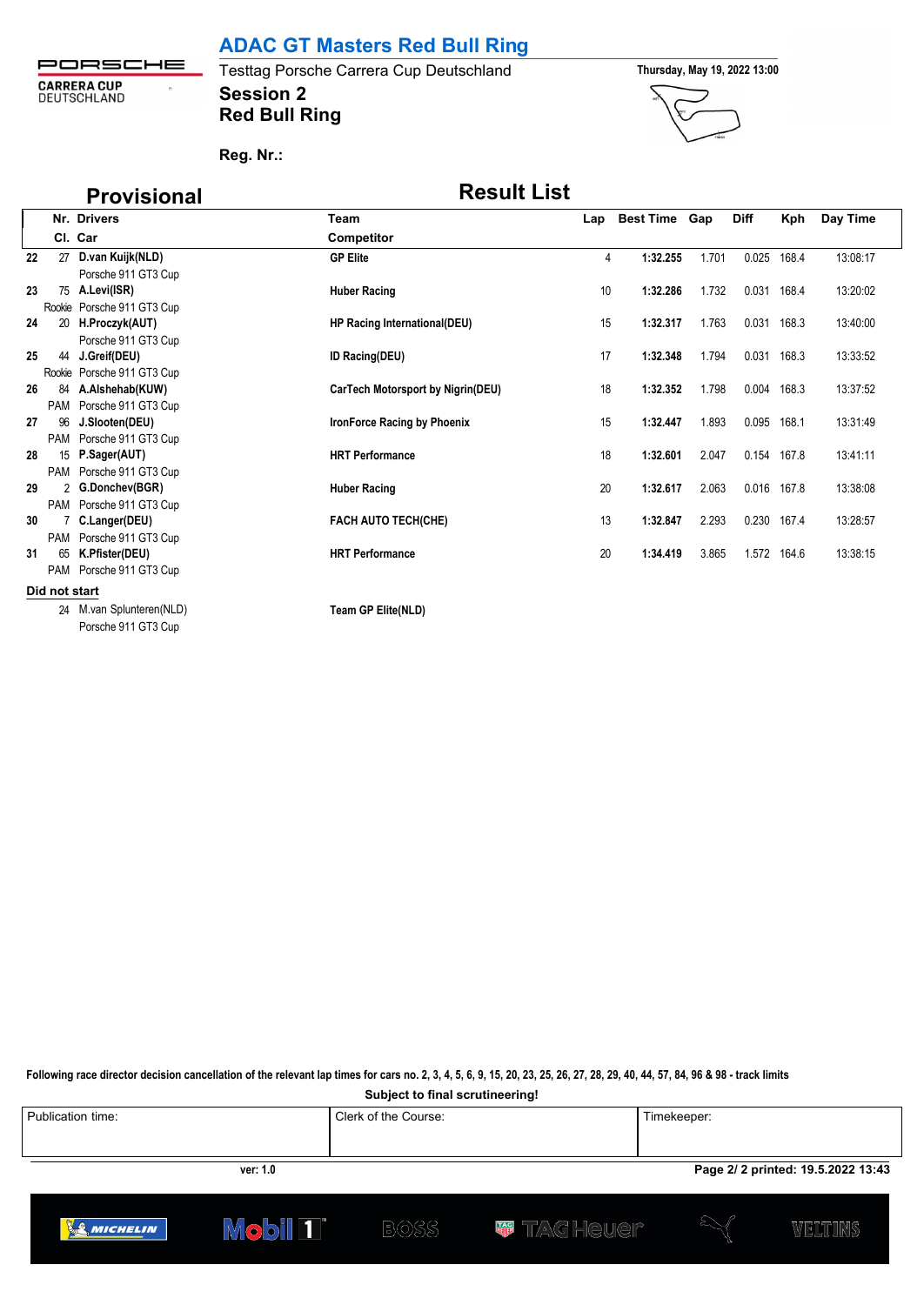# **ADAC GT Masters Red Bull Ring**

PORSCHE **CARRERA CUP**<br>DEUTSCHLAND  $\bar{\Omega}$ 

## **Session 2** Testtag Porsche Carrera Cup Deutschland **Thursday, May 19, 2022 13:00 Red Bull Ring**



**Reg. Nr.:** 

# **Provisional Class Result List**

|              |                | <b>Stewards / Race Management</b>                            | <b>Weather Start/Finish</b>        |                  |                | <b>Track Information</b>        |       |             |             |                     |
|--------------|----------------|--------------------------------------------------------------|------------------------------------|------------------|----------------|---------------------------------|-------|-------------|-------------|---------------------|
|              | <b>STEWARD</b> |                                                              | <b>AIR</b>                         | $21.8^{\circ}$ C |                | <b>GREEN FLAG</b>               |       |             |             | 13:00:00            |
|              | <b>STEWARD</b> |                                                              | <b>TRACK</b>                       | 33.8°C           |                | <b>CHEQUERED FLAG</b>           |       |             |             | 13:40:00            |
|              | <b>STEWARD</b> |                                                              | <b>CONDITIONS</b>                  | Dry              |                | <b>SAFETY CAR PHASE</b>         |       |             |             | 0                   |
|              |                | <b>RACE DIRECTOR</b>                                         | <b>PRESSURE</b>                    | 993 hPa          |                | <b>FULL COURSE YELLOW PHASE</b> |       |             |             | $\mathbf 0$         |
|              |                | <b>CLERK OF THE COURSE</b>                                   | <b>AIR</b>                         | 22.8°C           |                | <b>TRACK NAME</b>               |       |             |             | Red Bull Ring       |
|              |                | <b>TECHNICAL DELEGATE</b>                                    | <b>TRACK</b>                       | $35.2^{\circ}$ C |                | <b>TRACK LENGTH</b>             |       |             |             | 4318m               |
|              |                | <b>CHIEF TIMEKEEPER</b>                                      | <b>CONDITIONS</b>                  | Dry              |                | <b>TURN COUNT</b>               |       |             |             | 10                  |
|              |                |                                                              | <b>PRESSURE</b>                    | 993 hPa          |                |                                 |       |             |             |                     |
|              |                |                                                              |                                    |                  |                | <b>FASTEST LAP:</b>             |       |             |             | #14. MSC - 1:30.554 |
|              |                | STARTED: 31 CLASSIFIED: 31 NOT CLASSIFIED: 0 DISQUALIFIED: 0 |                                    |                  |                |                                 |       |             |             |                     |
|              |                | Nr. Drivers                                                  | Team                               |                  | Lap            | Best Time Gap                   |       | <b>Diff</b> | Kph         | Day Time            |
|              |                | Car                                                          | Competitor                         |                  |                |                                 |       |             |             |                     |
|              |                | <b>CLASS: ProAM</b>                                          |                                    |                  |                |                                 |       |             |             |                     |
|              | Started: 8     | <b>Classified: 8</b>                                         | <b>Not Classified: 0</b>           |                  |                |                                 |       |             |             |                     |
|              |                |                                                              |                                    |                  | 6              |                                 |       |             |             |                     |
| 1            |                | 6 C.Rivas(LUX)                                               | <b>BLACK FALCON(DEU)</b>           |                  |                | 1:31.844                        |       |             | 169.2       | 13:09:41            |
| $\mathbf{2}$ |                | Porsche 911 GT3 Cup<br>5 S.Spreng(DEU)                       |                                    |                  | 19             | 1:32.230                        |       | 0.386 168.5 |             | 13:40:26            |
|              |                | Porsche 911 GT3 Cup                                          | <b>BLACK FALCON(DEU)</b>           |                  |                |                                 | 0.386 |             |             |                     |
| 3            |                | 84 A.Alshehab(KUW)                                           | CarTech Motorsport by Nigrin(DEU)  |                  | 18             | 1:32.352                        | 0.508 | 0.122 168.3 |             | 13:37:52            |
|              |                | Porsche 911 GT3 Cup                                          |                                    |                  |                |                                 |       |             |             |                     |
| 4            | -96            | J.Slooten(DEU)                                               | <b>IronForce Racing by Phoenix</b> |                  | 15             | 1:32.447                        | 0.603 | 0.095       | 168.1       | 13:31:49            |
|              |                | Porsche 911 GT3 Cup                                          |                                    |                  |                |                                 |       |             |             |                     |
| 5            |                | 15 P.Sager(AUT)                                              | <b>HRT</b> Performance             |                  | 18             | 1:32.601                        | 0.757 |             | 0.154 167.8 | 13:41:11            |
|              |                | Porsche 911 GT3 Cup                                          |                                    |                  |                |                                 |       |             |             |                     |
| 6            |                | 2 G.Donchev(BGR)                                             | <b>Huber Racing</b>                |                  | 20             | 1:32.617                        | 0.773 | 0.016 167.8 |             | 13:38:08            |
|              |                | Porsche 911 GT3 Cup                                          |                                    |                  |                |                                 |       |             |             |                     |
| 7            |                | 7 C.Langer(DEU)                                              | <b>FACH AUTO TECH(CHE)</b>         |                  | 13             | 1:32.847                        | 1.003 |             | 0.230 167.4 | 13:28:57            |
|              |                | Porsche 911 GT3 Cup                                          |                                    |                  |                |                                 |       |             |             |                     |
| 8            | 65             | K.Pfister(DEU)                                               | <b>HRT</b> Performance             |                  | 20             | 1:34.419                        | 2.575 | 1.572 164.6 |             | 13:38:15            |
|              |                | Porsche 911 GT3 Cup                                          |                                    |                  |                |                                 |       |             |             |                     |
|              |                | <b>CLASS: Rookie</b>                                         |                                    |                  |                |                                 |       |             |             |                     |
|              | Started: 8     | <b>Classified: 8</b>                                         | <b>Not Classified: 0</b>           |                  |                |                                 |       |             |             |                     |
| 1            |                | 9 L.Hanafin(GBR)                                             | <b>FACH AUTO TECH(CHE)</b>         |                  | 17             | 1:30.758                        |       |             | 171.2       | 13:36:52            |
|              |                | Porsche 911 GT3 Cup                                          |                                    |                  |                |                                 |       |             |             |                     |
| $\mathbf{2}$ |                | 8 A.Fach(CHE)                                                | <b>FACH AUTO TECH(CHE)</b>         |                  | 16             | 1:30.832                        | 0.074 | 0.074 171.1 |             | 13:37:12            |
|              |                | Porsche 911 GT3 Cup                                          |                                    |                  |                |                                 |       |             |             |                     |
|              | 3 31           | S.Freymuth(DEU)                                              | <b>HRT</b> Performance             |                  | 17             | 1:31.146                        | 0.388 |             | 0.314 170.5 | 13:33:23            |
|              |                | Porsche 911 GT3 Cup                                          |                                    |                  |                |                                 |       |             |             |                     |
| 4            | 29             | H.van Eijndhoven(NLD)                                        | <b>GP Elite</b>                    |                  | $\overline{7}$ | 1:31.692                        | 0.934 |             | 0.546 169.5 | 13:20:37            |
|              |                | Porsche 911 GT3 Cup                                          |                                    |                  |                |                                 |       |             |             |                     |
|              |                | 5 13 A.Tauscher(DEU)                                         | Allied-Racing(DEU)                 |                  | 10             | 1:31.750                        | 0.992 | 0.058 169.4 |             | 13:19:40            |
|              |                | Porsche 911 GT3 Cup                                          |                                    |                  |                |                                 |       |             |             |                     |
| 6            | 98             | J.Seyffert(DEU)                                              | HP Racing International(DEU)       |                  | 10             | 1:31.757                        | 0.999 | 0.007 169.4 |             | 13:19:14            |
|              |                | Porsche 911 GT3 Cup                                          |                                    |                  |                |                                 |       |             |             |                     |
| 7            | -75            | A.Levi(ISR)                                                  | <b>Huber Racing</b>                |                  | 10             | 1:32.286                        | 1.528 | 0.529       | 168.4       | 13:20:02            |
|              |                | Porsche 911 GT3 Cup                                          |                                    |                  |                |                                 |       |             |             |                     |
| 8            | 44             | J.Greif(DEU)                                                 | <b>ID Racing(DEU)</b>              |                  | 17             | 1:32.348                        | 1.590 | 0.062 168.3 |             | 13:33:52            |
|              |                | Porsche 911 GT3 Cup                                          |                                    |                  |                |                                 |       |             |             |                     |

**Following race director decision cancellation of the relevant lap times for cars no. 2, 3, 4, 5, 6, 9, 15, 20, 23, 25, 26, 27, 28, 29, 40, 44, 57, 84, 96 & 98 - track limits**

**Subject to final scrutineering!**

|          | Publication time: | Clerk of the Course: | Timekeeper:                        |
|----------|-------------------|----------------------|------------------------------------|
| ver: 1.0 |                   |                      | Page 1/ 1 printed: 19.5.2022 13:43 |



**Mobil 1** 

**W** TAG Heuer



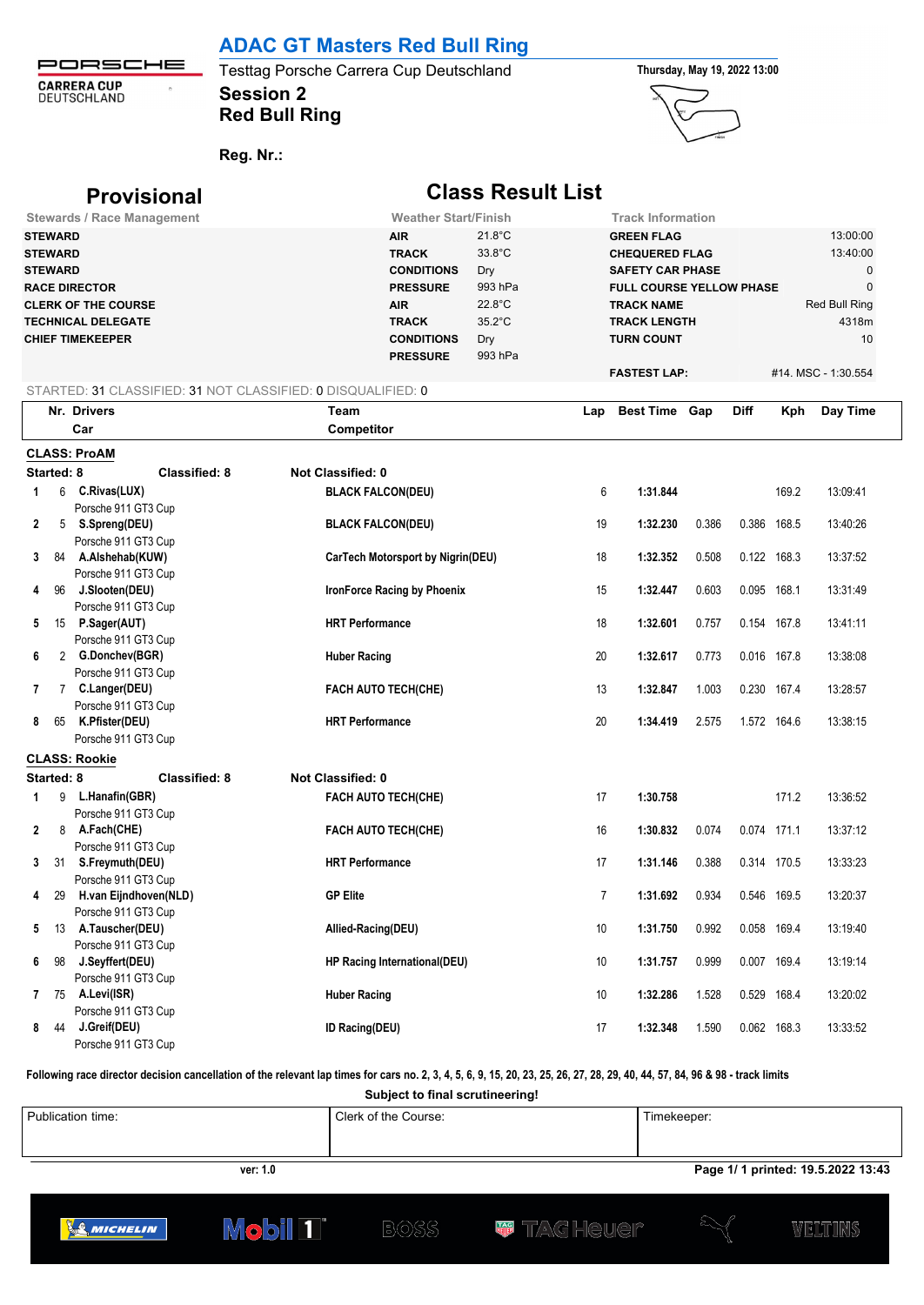

**Weather condition: Dry**

### **Testtag Porsche Carrera Cup Deutschland** RSCHE D C

**Sector List Session 2**

**DEUTSCHLAND** 

 $\sigma$ 

**Provisional**

**Reg. Nr.:** 

**Thursday, May 19, 2022 13:00:00**

| ld<br>Lap               | Time                 | SE <sub>1</sub>          | SP <sub>1</sub> | SE <sub>2</sub>      | SP <sub>2</sub> | SE <sub>3</sub>      | SP <sub>3</sub> | <b>TSP</b> | Lap                 | ld                      | Time                 | SE <sub>1</sub>          | SP <sub>1</sub> | SE <sub>2</sub>          | SP <sub>2</sub> | SE <sub>3</sub>                | SP <sub>3</sub> | <b>TSP</b> |
|-------------------------|----------------------|--------------------------|-----------------|----------------------|-----------------|----------------------|-----------------|------------|---------------------|-------------------------|----------------------|--------------------------|-----------------|--------------------------|-----------------|--------------------------------|-----------------|------------|
| 2                       |                      | Donchev, BGR(#1)         |                 |                      |                 |                      |                 |            |                     |                         |                      |                          |                 |                          |                 | theoretical besttime: 1:32.588 |                 |            |
| $\Omega$<br>1           | 2:17.905             | 1:02.561                 | 170             | 45.833               | 147             | 29.511               | 203             |            | 13                  | $\Omega$                | 1:33.399             | 23.267                   | 239             | 41.639                   | 155             | 28.493                         | 205             |            |
| 2<br>0                  | 1:34.694             | 23.611                   | 236             | 42.050               | 154             | 29.033               | 204             |            | 14                  | 0                       | 1:33.017             | 23.083                   | 239             | 41.245                   | 156             | 28.689                         | 202             |            |
| 3<br>0                  | 1:34.823             | 23.436                   | 235             | 42.297               | 145             | 29.090               | 202             |            | 15                  | 0                       | 1:33.076             | 23.152 239               |                 | 41.161                   | 152             | 28.763                         | 203             |            |
| 4<br>0<br>5<br>0        | 1:33.945<br>1:33.914 | 23.252<br>23.387 239     | 238             | 41.493<br>41.633     | 152<br>157      | 29.200<br>28.894     | 204<br>204      |            | 46<br>16            | $\theta$<br>0           | 4:33.516<br>1:33.466 | 23.220<br>23.347 239     | 238             | 41.619<br>41.427         | 452<br>152      | 28.677<br>28.692               | 204<br>205      |            |
| 6<br>0                  | 1:33.589             | 23.257                   | 240             | 41.356               | 155             | 28.976               | 203             |            | 17                  | 0                       | 1:32.871             | 23.158                   | 240             | 41.185                   | 156             | 28.528                         | 204             |            |
| 0<br>7                  | 1:40.140             | 23.329                   | 239             | 41.507               | 152             | 35.304               | 58              |            | 18                  | 0                       | 1:33.700             | 23.224                   | 239             | 41.329                   | 155             | 29.147                         | 200             |            |
| 8<br>0                  | 4:32.088             | 3:16.226                 | 203             | 45.876               | 104             | 29.986               | 200             |            | 49                  | $\theta$                | 4:33.653             | 23.717                   | 236             | 41.441                   | 452             | 28.495                         | 204             |            |
| 0<br>9                  | 1:33.986             | 23.524                   | 236             | 41.670               | 150             | 28.792               | 204             |            | 19                  | 0                       | 1:32.896             | 23.140                   | 240             | 41.194                   | 154             | 28.562                         | 204             |            |
| 0<br>10                 | 1:32.952             | 23.202                   | 238             | 41.168               | 158             | 28.582               | 205             |            | 20                  | 0                       | 1:32.617             | 23.112                   | 240             | 41.123                   | 152             | 28.382                         | 205             |            |
| 11<br>0<br>12<br>0      | 1:33.995<br>1:33.669 | 23.443<br>23.344         | 238<br>240      | 42.009<br>41.681     | 153<br>153      | 28.543<br>28.644     | 205<br>205      |            | 21                  | 0                       | 1:40.421             | 23.177 239               |                 | 41.382 154               |                 | 35.862                         | 58              |            |
|                         |                      |                          |                 |                      |                 |                      |                 |            |                     |                         |                      |                          |                 |                          |                 |                                |                 |            |
| 3                       |                      | Heinrich, DEU(#1)        |                 |                      |                 |                      |                 |            |                     |                         |                      |                          |                 |                          |                 | theoretical besttime: 1:30.906 |                 |            |
| $\mathbf 0$<br>1        | 2:11.682             | 57.840                   | 199             | 44.180               | 152             | 29.662               | 201             |            | 9                   | 0                       | 1:31.279             | 22.961                   | 239             | 40.442                   | 166             | 27.876                         | 205             |            |
| 2<br>0                  | 1:37.109             | 24.217                   | 215             | 42.189               | 159             | 30.703               | 206             |            | 10                  | 0                       | 1:31.135             | 22.886                   | 239             | 40.296                   | 166             | 27.953                         | 207             |            |
| 3<br>0                  | 1:32.439             | 23.131                   | 238             | 40.897               | 161             | 28.411               | 205             |            | 11                  | 0                       | 1:31.102             | 22.863                   | 240             | 40.254                   | 166             | 27.985                         | 206             |            |
| 4<br>0<br>5<br>0        | 1:32.127<br>1:31.934 | 23.067<br>23.051         | 240<br>240      | 40.798<br>40.779     | 161<br>162      | 28.262<br>28.104     | 206<br>205      |            | 42<br>12            | θ<br>0                  | 4:39.209<br>1:31.071 | 22.904<br>22.883         | 234<br>239      | 45.859<br>40.314         | 454<br>165      | 30.446<br>27.874               | 206<br>207      |            |
| 6<br>0                  | 1:43.662             | 23.162                   | 240             | 44.140               | 156             | 36.360               | 58              |            | 13                  | 0                       | 1:31.403             | 22.826                   | 240             | 40.468                   | 163             | 28.109                         | 205             |            |
| $\Omega$<br>7           | 4:09.025             | 2:57.407 219             |                 | 42.467               | 153             | 29.151               | 199             |            | 14                  | 0                       | 1:41.388             | 23.390 239               |                 | 42.536                   | 146             | 35.462                         | 58              |            |
| 8<br>0                  | 1:31.654             | 23.320                   | 238             | 40.508               | 164             | 27.826               | 205             |            |                     |                         |                      |                          |                 |                          |                 |                                |                 |            |
|                         |                      |                          |                 |                      |                 |                      |                 |            |                     |                         |                      |                          |                 |                          |                 |                                |                 |            |
| 4                       |                      | Hartog, NLD(#1)          |                 |                      |                 |                      |                 |            |                     |                         |                      |                          |                 |                          |                 | theoretical besttime: 1:30.969 |                 |            |
| $\mathbf{0}$<br>1       | 20:01.074            | 18:42.535                | 150             | 48.173               | 157             | 30.366               | 169             |            | 7                   | 0                       | 3:32.799             | 2:24.278                 | 237             | 40.505                   | 158             | 28.016 207                     |                 |            |
| 2<br>- 0                | 1:36.228             | 25.538                   | 217             | 42.816               | 156             | 27.874               | 206             |            | 8                   | 0                       | 1:31.337             | 22.783                   | 241             | 40.643                   | 159             | 27.911                         | 206             |            |
| 3<br>0<br>0<br>4        | 1:31.101<br>1:31.131 | 22.888<br>22.897         | 239<br>240      | 40.353<br>40.326     | 160<br>159      | 27.860<br>27.908     | 206<br>206      |            | 9<br>10             | 0<br>0                  | 1:31.538<br>1:31.373 | 22.937 240<br>22.899     | 240             | 40.516<br>40.530         | 156<br>161      | 28.085<br>27.944               | 207<br>206      |            |
| $\theta$<br>5           | 4:31.453             | 22.661                   | 240             | 40.824               | 456             | 27.968               | 207             |            | 11                  | 0                       | 1:31.346             | 22.984                   | 239             | 40.449                   | 160             | 27.913                         | 206             |            |
| 5<br>0                  | 1:31.208             | 22.808                   | 240             | 40.475               | 161             | 27.925               | 206             |            | 12                  | $\overline{\mathbf{0}}$ | 1:42.849             | 24.630                   | 193             | 42.040                   | 154             | 36.179                         | 58              |            |
| 6<br>$\mathbf 0$        | 1:36.142             | 22.816 240               |                 | 40.587               | 157             | 32.739               | 58              |            |                     |                         |                      |                          |                 |                          |                 |                                |                 |            |
|                         |                      |                          |                 |                      |                 |                      |                 |            |                     |                         |                      |                          |                 |                          |                 |                                |                 |            |
| 5                       |                      | Spreng, DEU(#1)          |                 |                      |                 |                      |                 |            |                     |                         |                      |                          |                 |                          |                 | theoretical besttime: 1:32.090 |                 |            |
| $\Omega$<br>1<br>2<br>0 | 3:10.096<br>1:53.282 | 1:28.125<br>32.250       | 80<br>159       | 1:03.047<br>48.003   | 141<br>151      | 38.924<br>33.029     | 193<br>190      |            | 11<br>12            | 0<br>0                  | 1:40.125<br>1:32.881 | 23.629<br>23.396         | 236<br>238      | 47.905<br>40.843         | 155<br>161      | 28.591<br>28.642               | 204<br>200      |            |
| 3<br>0                  | 1:38.134             | 25.236                   | 203             | 43.325               | 155             | 29.573               | 202             |            | 13                  | 0                       | 1:32.257             | 23.130                   | 239             | 40.825                   | 164             | 28.302                         | 204             |            |
| 0<br>4                  | 1:45.124             | 24.749                   | 138             | 49.855               | 154             | 30.520               | 200             |            | 14                  | 0                       | 1:32.988             | 23.224                   | 239             | 41.037                   | 164             | 28.727                         | 204             |            |
| 5<br>0                  | 1:33.160             | 23.260                   | 239             | 41.206               | 162             | 28.694               | 203             |            | 15                  | 0                       | 1:39.514             | 23.228                   | 239             | 40.915                   | 164             | 35.371                         | 58              |            |
| 0<br>6                  | 1:32.955             | 23.359                   | 238             | 40.942               | 164             | 28.654               | 203             |            | 16                  | 0                       | 3:05.522             | 1:51.963                 | 224             | 43.582                   | 166             | 29.977                         | 204             |            |
| 0<br>7                  | 1:32.973             | 23.259                   | 238             | 41.032               | 161             | 28.682               | 202             |            | 17                  | 0                       | 1:32.467             | 23.185                   | 239             | 40.827                   | 164             | 28.455                         | 203             |            |
| 8<br>0                  | 1:40.888             | 23.571                   | 238             | 42.302               | 163             | 35.015               | 59              |            | 18                  | 0                       | 1:32.236             | 23.184                   | 238             | 40.692                   | 164             | 28.360                         | 205             |            |
| 9<br>0<br>10<br>0       | 5:19.173<br>1:34.848 | 4:02.536<br>24.036       | 201<br>223      | 46.501<br>42.308     | 150<br>158      | 30.136<br>28.504     | 202<br>204      |            | 49<br>19            | θ<br>0                  | 4:32.614<br>1:32.230 | 22.943<br>23.133         | 239<br>238      | 41.040<br>40.658         | 460<br>163      | 28.631<br>28.439               | 204<br>204      |            |
| $+4$<br>$\theta$        | 4:32.693             | 23.029                   | 238             | 40.879               | 460             | 28.785               | <b>496</b>      |            |                     |                         |                      |                          |                 |                          |                 |                                |                 |            |
|                         |                      |                          |                 |                      |                 |                      |                 |            |                     |                         |                      |                          |                 |                          |                 |                                |                 |            |
| 6                       |                      | Rivas, LUX(#1)           |                 |                      |                 |                      |                 |            |                     |                         |                      |                          |                 |                          |                 | theoretical besttime: 1:31.789 |                 |            |
| 0<br>$\mathbf{1}$       | 1:24.681             |                          |                 |                      |                 | 1:24.681             |                 |            | 11 0                |                         | 1:33.019             | 23.667 237               |                 | 41.021                   | 157             | 28.331 204                     |                 |            |
| 20                      | 2:04.149             | 47.223 171               |                 | 46.209               | 136             | 30.717 201           |                 |            | 12 <sub>0</sub>     |                         | 1:32.151             | 23.089 239               |                 | 40.846                   | 160             | 28.216 204                     |                 |            |
| 30<br>40                | 1:34.547<br>1:33.414 | 23.952 217<br>23.225 238 |                 | 41.869 157<br>41.871 | 159             | 28.726<br>28.318 204 | 203             |            | <del>13</del><br>13 | $\theta$<br>0           | 1:33.407<br>1:32.324 | 23.874 230<br>23.127 239 |                 | 40.925 157<br>40.893 162 |                 | 28.608 204<br>28.304 204       |                 |            |
| 50                      | 1:32.405             | 23.105 238               |                 | 41.040 163           |                 | 28.260 203           |                 |            | 14                  | 0                       | 1:32.362             | 23.062 239               |                 | 40.933 162               |                 | 28.367 205                     |                 |            |
| 0<br>6                  | 1:31.844             | 23.038 238               |                 | 40.647 162           |                 | 28.159 204           |                 |            | 15 <sub>0</sub>     |                         | 1:37.013             | 22.983 240               |                 | 40.659 160               |                 | 33.371                         | 58              |            |
| 7 0                     | 1:33.380             | 23.168 238               |                 | 40.891               | 159             | 29.321               | 203             |            | 16                  | 0                       | 5:19.268             | 4:04.710 150             |                 | 44.832 123               |                 | 29.726 205                     |                 |            |
| 8 0                     | 1:38.487             | 23.159 238               |                 | 41.309 159           |                 | 34.019               | 58              |            | 17                  | 0                       | 1:32.200             | 23.157 238               |                 | 40.780 162               |                 | 28.263 206                     |                 |            |
| 9 0                     | 7:29.872             | 6:20.084 230             |                 | 41.165 161           |                 | 28.623 204           |                 |            | 18 0                |                         | 1:31.853             | 22.984 239               |                 | 40.698 164<br>40.873 165 |                 | 28.171 206                     |                 |            |
| 10 0                    | 1:36.678             | 23.004 238               |                 | 40.673 160           |                 | 33.001 190           |                 |            |                     |                         | 19 0 1:32.353        | 23.131 237               |                 |                          |                 | 28.349 206                     |                 |            |

**ver: 1.0**

Mobil **1** 



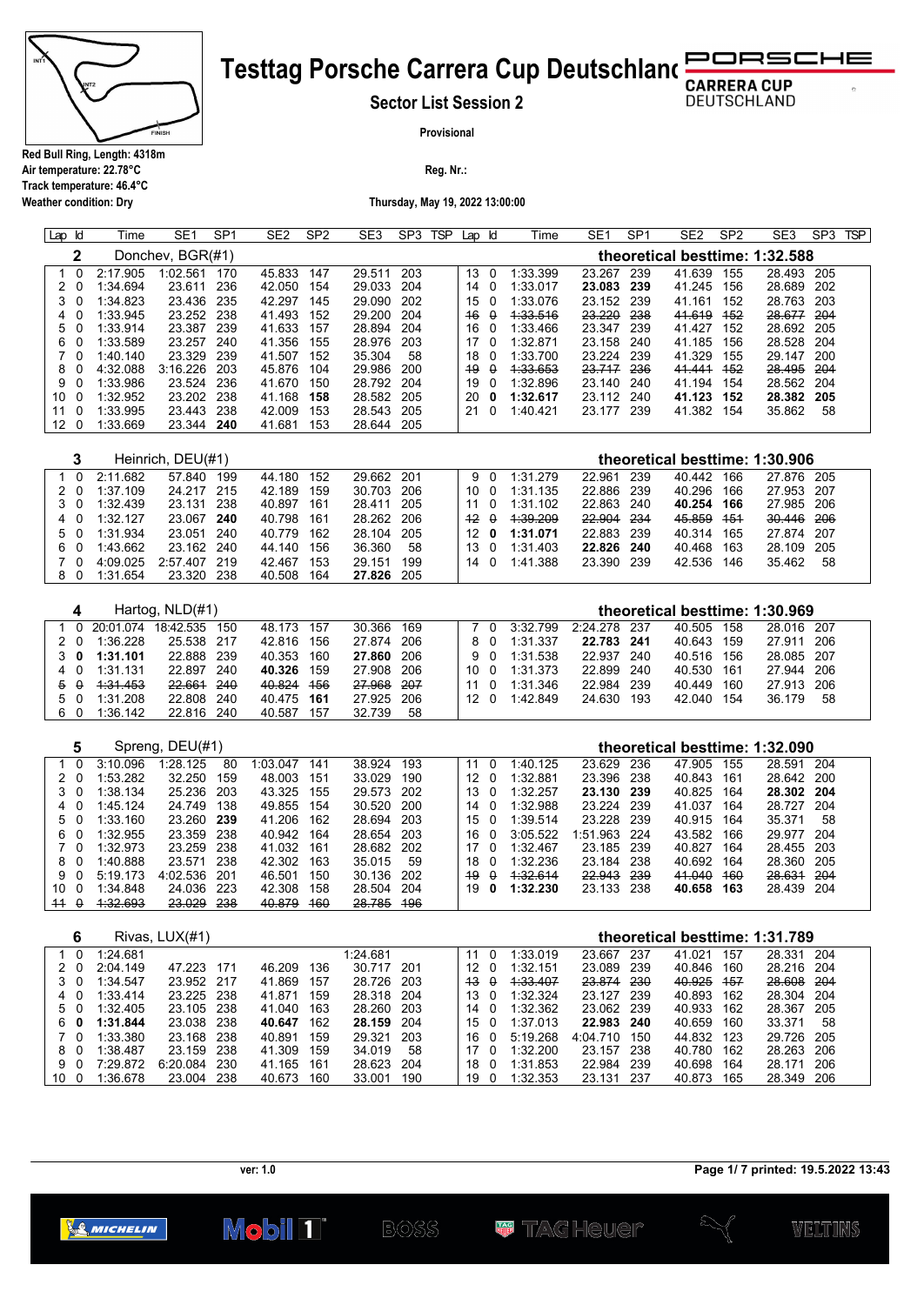

## PORSCHE **Testtag Porsche Carrera Cup Deutschland**

**Sector List Session 2**

**DEUTSCHLAND** 

 $\ddot{\phantom{0}}$ 

**Provisional**

**Reg. Nr.:** 

**Thursday, May 19, 2022 13:00:00**

| Lap          | Id                       | Time                 | SE <sub>1</sub>          | SP <sub>1</sub> | SE <sub>2</sub>          | SP <sub>2</sub> | SE3                      | SP <sub>3</sub> | TSP | Lap                   | ld            | Time                 | SE1                      | SP <sub>1</sub> | SE <sub>2</sub>      | SP <sub>2</sub> | SE <sub>3</sub>                | SP <sub>3</sub> | <b>TSP</b> |
|--------------|--------------------------|----------------------|--------------------------|-----------------|--------------------------|-----------------|--------------------------|-----------------|-----|-----------------------|---------------|----------------------|--------------------------|-----------------|----------------------|-----------------|--------------------------------|-----------------|------------|
|              | 7                        |                      | Langer, DEU(#1)          |                 |                          |                 |                          |                 |     |                       |               |                      |                          |                 |                      |                 | theoretical besttime: 1:32.838 |                 |            |
| 1            | $\mathbf 0$              | 4:31.901             |                          |                 |                          |                 | 4:31.901                 |                 |     | 10                    | $\Omega$      | 5:51.435             | 4:33.432                 | 115             | 47.781               | 139             | 30.222 201                     |                 |            |
| 2            | 0                        | 2:36.532             | 1:14.298                 | 134             | 51.641                   | 139             | 30.593                   | 200             |     | 11                    | 0             | 1:34.034             | 23.519                   | 236             | 41.427               | 155             | 29.088                         | 199             |            |
| 3<br>4       | 0<br>0                   | 1:34.878<br>1:34.057 | 23.839<br>23.543         | 231<br>237      | 41.751<br>41.202         | 154<br>156      | 29.288<br>29.312         | 201<br>201      |     | 12<br>13              | 0<br>0        | 1:34.132<br>1:32.847 | 23.411<br>23.327         | 236<br>236      | 41.803<br>41.053     | 152<br>159      | 28.918<br>28.467               | 203<br>202      |            |
| 5            | -0                       | 1:36.357             | 23.469                   | 235             | 42.616                   | 152             | 30.272                   | 202             |     | 14                    | 0             | 1:44.647             | 23.438                   | 237             | 42.060               | 147             | 39.149                         | 57              |            |
| 6            | 0                        | 1:33.509             | 23.365                   | 237             | 41.044                   | 153             | 29.100                   | 202             |     | 15                    | 0             | 5:21.438             | 4:04.012                 | 158             | 47.946               | 141             | 29.480                         | 202             |            |
| 7            | 0                        | 1:38.093             | 23.332 237               |                 | 45.667                   | 154             | 29.094                   | 202             |     | 16                    | 0             | 1:33.848             | 23.852 234               |                 | 41.126               | 156             | 28.870 201                     |                 |            |
| 8            | 0                        | 1:35.244             | 23.723                   | 237             | 41.279                   | 155             | 30.242                   | 186             |     | 17                    | 0             | 1:33.703             | 23.448                   | 235             | 41.265               | 155             | 28.990                         | 203             |            |
| 9            | 0                        | 1:43.817             | 24.396 235               |                 | 41.578                   | 150             | 37.843                   | 57              |     | 18                    | 0             | 1:40.252             | 23.669                   | 234             | 41.069               | 155             | 35.514                         | 57              |            |
|              | 8                        |                      | Fach, $CHE(\#1)$         |                 |                          |                 |                          |                 |     |                       |               |                      |                          |                 |                      |                 | theoretical besttime: 1:30.745 |                 |            |
| 1            | 0                        | 2:05.253             | 48.758                   | 183             | 47.123                   | 152             | 29.372                   | 201             |     | 10                    | 0             | 1:31.537             | 22.839                   | 240             | 40.476               | 168             | 28.222                         | 204             |            |
| 2            | 0                        | 1:34.897             | 23.698                   | 213             | 42.121                   | 161             | 29.078                   | 204             |     | 11                    | 0             | 1:39.831             | 22.985 238               |                 | 41.627               | 160             | 35.219                         | 57              |            |
| 3            | 0                        | 1:34.482             | 23.342                   | 217             | 41.539                   | 159             | 29.601                   | 175             |     | 12                    | 0             | 8:53.065             | 7:41.915                 | 201             | 42.600               | 157             | 28.550                         | 203             |            |
| 4            | 0                        | 1:34.825             | 25.015 229               |                 | 41.338                   | 161             | 28.472                   | 205             |     | 13                    | 0             | 1:32.125             | 23.228 237               |                 | 40.877 164           |                 | 28.020                         | 206             |            |
| 5            | 0                        | 1:32.424             | 23.026                   | 239             | 41.301                   | 162             | 28.097                   | 206             |     | 14                    | 0             | 1:31.109             | 22.926                   | 240             | 40.415               | 168             | 27.768                         | 206             |            |
| 6            | 0                        | 1:41.025             | 23.031                   | 232             | 43.262 156               |                 | 34.732                   | 57              |     | 15                    | 0             | 1:30.974             | 22.833 239               |                 | 40.351               | 166             | 27.790                         | 206             |            |
| 7            | 0                        | 5:55.150             | 4:45.778                 | 226             | 41.107                   | 161             | 28.265                   | 205             |     | 16                    | 0             | 1:30.832             | 22.784                   | 238             | 40.193               | 164             | 27.855                         | 206             |            |
| 8<br>9       | 0<br>0                   | 1:31.756<br>1:32.488 | 22.988<br>22.881         | 239<br>240      | 40.792<br>40.614         | 165<br>163      | 27.976<br>28.993         | 206<br>207      |     | 17                    | 0             | 1:45.391             | 22.914 234               |                 | 42.493               | - 152           | 39.984                         | 57              |            |
|              |                          |                      |                          |                 |                          |                 |                          |                 |     |                       |               |                      |                          |                 |                      |                 |                                |                 |            |
|              | 9                        |                      | Hanafin, GBR(#1)         |                 |                          |                 |                          |                 |     |                       |               |                      |                          |                 |                      |                 | theoretical besttime: 1:30.714 |                 |            |
| 1            | $\Omega$                 | 2:20.815             | 1:04.807                 | 165             | 45.418                   | 147             | 30.590                   | 201             |     | 11                    | $\mathbf 0$   | 1:41.391             | 28.501                   | 192             | 43.745               | 162             | 29.145                         | 206             |            |
| 2            | 0                        | 1:34.595             | 23.436                   | 234             | 42.400                   | 158             | 28.759                   | 204             |     | 12                    | 0             | 1:32.728             | 23.003 239               |                 | 41.389               | 160             | 28.336                         | 206             |            |
| 3            | 0                        | 1:32.712             | 23.162 238               |                 | 40.875                   | 147             | 28.675                   | 206             |     | 13                    | 0             | 1:38.899             | 23.085                   | 240             | 41.266               | 160             | 34.548                         | 57              |            |
| 4            | 0                        | 1:32.531             | 23.063                   | 240             | 41.150                   | 150             | 28.318                   | 205             |     | 14                    | 0             | 6:01.388             | 4:44.159                 | 198             | 48.641               | 150             | 28.588                         | 204             |            |
| 5            | 0                        | 1:32.345             | 23.137 239               |                 | 40.985                   | 162             | 28.223                   | 204             |     | 15                    | 0             | 1:31.664             | 23.192 238               |                 | 40.459               | 160             | 28.013                         | 206             |            |
| 6            | 0                        | 1:31.776             | 23.112                   | 240             | 40.615                   | 161             | 28.049                   | 206             |     | 16                    | 0             | 1:33.162             | 23.070                   | 239             | 40.311               | 161             | 29.781                         | 206             |            |
| 7            | 0                        | 1:38.812             | 23.107 240               |                 | 40.959                   | 162             | 34.746                   | 57              |     | 17                    | 0             | 1:30.758             | 22.882 239               |                 | 40.124               | 161             | 27.752 207                     |                 |            |
| 8<br>9       | 0<br>0                   | 6:34.868<br>1:31.754 | 5:22.354<br>23.088       | 192<br>237      | 44.314<br>40.636         | 153<br>162      | 28.200<br>28.030         | 205<br>206      |     | 48<br>18              | $\theta$<br>0 | 4:33.189<br>1:39.306 | 22.889<br>22.838 239     | 239             | 40.193<br>41.764 153 | 161             | 30.107<br>34.704               | 208<br>57       |            |
| 10           | 0                        | 1:31.671             | 23.133                   | 238             | 40.518                   | 163             | 28.020                   | 206             |     |                       |               |                      |                          |                 |                      |                 |                                |                 |            |
|              |                          |                      |                          |                 |                          |                 |                          |                 |     |                       |               |                      |                          |                 |                      |                 |                                |                 |            |
|              | 13                       |                      | Tauscher, DEU(#1)        |                 |                          |                 |                          |                 |     |                       |               |                      |                          |                 |                      |                 | theoretical besttime: 1:31.482 |                 |            |
| $\mathbf{1}$ | $\Omega$                 | 2:27.824             | 1:10.376 197             |                 | 45.968                   | 147             | 31.480                   | 199             |     | 12                    | 0             | 1:38.776             | 23.005                   | 239             | 40.830               | 163             | 34.941                         | 58              |            |
| 2            | 0                        | 1:34.258             | 23.757                   | 232             | 41.660                   | 154             | 28.841                   | 203             |     | 13                    | 0             | 5:38.891             | 4:29.960                 | 234             | 40.892               | 159             | 28.039                         | 206             |            |
| 3            | 0                        | 1:40.583             | 25.792                   | 146             | 43.712                   | 148             | 31.079                   | 202             |     | 14                    | 0             | 1:31.996             | 23.116 239               |                 | 40.653               | 160             | 28.227                         | 206             |            |
| 4            | 0                        | 1:32.682             | 23.241                   | 237             | 41.107                   | 161             | 28.334                   | 205             |     | 15                    | 0             | 1:31.828             | 22.889                   | 239             | 40.818               | 160             | 28.121                         | 206             |            |
| 5            | 0                        | 1:32.059<br>1:32.484 | 23.066                   | 239             | 40.726                   | 161             | 28.267                   | 205             |     | 16                    | 0             | 1:45.897<br>1:37.066 | 23.015 238               |                 | 53.236<br>41.068     | 124             | 29.646                         | 205             |            |
| 6<br>7       | 0<br>0                   | 1:32.547             | 22.990<br>23.075         | 238<br>239      | 41.160<br>40.895         | 160<br>161      | 28.334<br>28.577         | 204<br>205      |     | 17<br>18              | 0<br>0        | 1:32.175             | 27.908<br>22.963         | 213<br>238      | 40.919               | 161<br>163      | 28.090<br>28.293               | 206<br>206      |            |
| 8            | 0                        | 1:38.815             | 23.711                   | 221             | 40.949                   | 160             | 34.155                   | 57              |     | 19                    | 0             | 1:31.834             | 23.029                   | 239             | 40.789               | 161             | 28.016                         | 206             |            |
| 9            | 0                        | 4:37.097             | 3:27.846                 | 234             | 41.067                   | 157             | 28.184                   | 205             |     | 20                    | 0             | 1:31.988             | 23.017                   | 239             | 40.873               | 162             | 28.098                         | 205             |            |
| 10           | 0                        | 1:31.750             | 23.157                   | 239             | 40.609                   | 161             | 27.984                   | 206             |     | 21                    | 0             | 1:39.342             | 23.143 238               |                 | 40.887               | - 161           | 35.312                         | 59              |            |
| 11           | 0                        | 1:31.850             | 23.022                   | 239             | 40.808                   | 162             | 28.020                   | 206             |     |                       |               |                      |                          |                 |                      |                 |                                |                 |            |
|              |                          |                      |                          |                 |                          |                 |                          |                 |     |                       |               |                      |                          |                 |                      |                 |                                |                 |            |
|              | 14                       |                      | Schuring, NLD(#1)        |                 |                          |                 |                          |                 |     |                       |               |                      |                          |                 |                      |                 | theoretical besttime: 1:30.506 |                 |            |
| $\mathbf{1}$ | $\mathbf 0$<br>$2\quad0$ | 2:10.975<br>1:36.217 | 55.411                   | 187             | 45.492 142<br>42.132 156 |                 | 30.072 202<br>29.736 206 |                 |     | 11<br>12 <sub>0</sub> | 0             | 1:33.387<br>1:31.049 | 23.831 236<br>22.853 240 |                 | 41.017 144<br>40.328 | 160             | 28.539 207<br>27.868 206       |                 |            |
|              | 30                       | 1:32.509             | 24.349 219<br>23.196 239 |                 | 40.972 164               |                 | 28.341                   | 205             |     | 13                    | 0             | 1:36.714             | 22.839 240               |                 | 40.564               | 165             | 33.311                         | 58              |            |
|              | 4 0                      | 1:32.169             | 23.095 240               |                 | 40.855 159               |                 | 28.219                   | 206             |     | 14                    | 0             | 5:36.086             | 4:20.525 190             |                 | 45.403 145           |                 | 30.158 201                     |                 |            |
|              | 50                       | 1:42.344             | 23.073 241               |                 | 48.240 160               |                 | 31.031 205               |                 |     | 15                    | 0             | 1:35.722             | 24.001 221               |                 | 41.904 144           |                 | 29.817 206                     |                 |            |
| 6            | 0                        | 1:38.867             | 23.009 241               |                 | 40.730 162               |                 | 35.128                   | 57              |     | 16                    | 0             | 1:31.058             | 22.927 239               |                 | 40.392 165           |                 | 27.739 206                     |                 |            |
|              | $7\quad0$                | 4:00.416             | 2:47.394 211             |                 | 44.117 155               |                 | 28.905 203               |                 |     | 17                    | 0             | 1:30.554             | 22.807 241               |                 | 40.107 166           |                 | 27.640 207                     |                 |            |

 0 4:00.416 2:47.394 211 44.117 155 28.905 203 17 **0 1:30.554** 22.807 241 **40.107 166 27.640 207** 0 1:32.275 23.116 235 41.000 159 28.159 204 18 0 1:30.905 **22.759 240** 40.347 165 27.799 204 0 1:31.248 22.902 239 40.373 **166** 27.973 206 19 0 1:37.455 22.854 240 40.295 162 34.306 58

**Air temperature: 22.78°C Track temperature: 46.4°C**

**Weather condition: Dry**

**Page 2/ 7 printed: 19.5.2022 13:43**



10 0 1:31.116

**ver: 1.0**

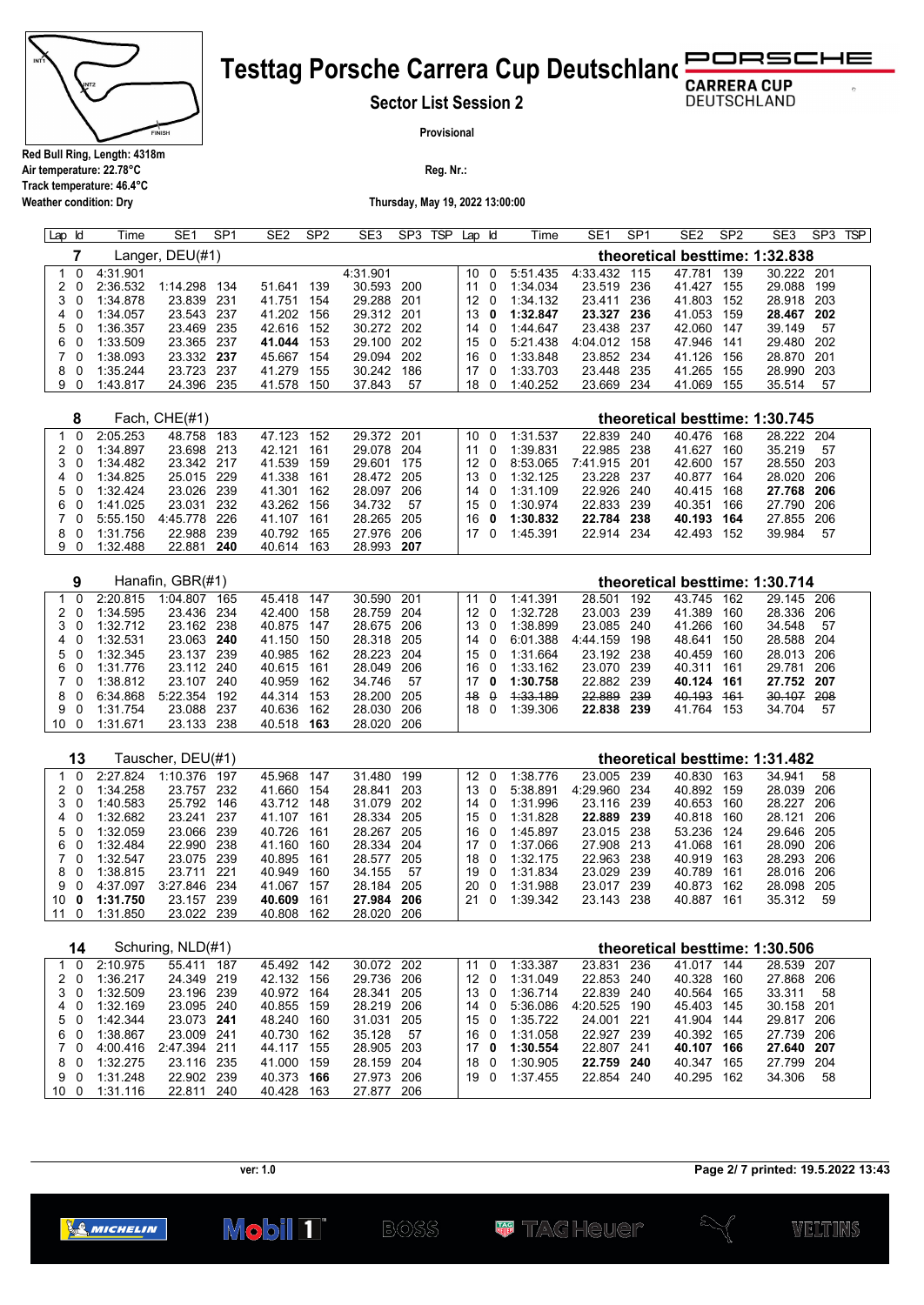

**Weather condition: Dry**

# **Testtag Porsche Carrera Cup Deutschland RUCHE**

**Sector List Session 2**

**DEUTSCHLAND** 

 $\overline{a}$ 

**Provisional**

**Reg. Nr.:** 

**Thursday, May 19, 2022 13:00:00**

| ld<br>Lap         | Time     | SE <sub>1</sub>  | SP <sub>1</sub> | SE <sub>2</sub> | SP <sub>2</sub> | SE <sub>3</sub> | SP <sub>3</sub> | <b>TSP</b> | Lap Id |             | Time     | SE <sub>1</sub> | SP <sub>1</sub> | SE <sub>2</sub>                | SP <sub>2</sub> | SE <sub>3</sub> | SP <sub>3</sub> | <b>TSP</b> |
|-------------------|----------|------------------|-----------------|-----------------|-----------------|-----------------|-----------------|------------|--------|-------------|----------|-----------------|-----------------|--------------------------------|-----------------|-----------------|-----------------|------------|
| 15                |          | Sager, AUT(#1)   |                 |                 |                 |                 |                 |            |        |             |          |                 |                 | theoretical besttime: 1:32.339 |                 |                 |                 |            |
| 1<br>0            | 2:01.677 | 44.334           | 198             | 46.552          | 137             | 30.791          | 196             |            | 11     | 0           | 1:36.686 | 23.446          | 236             | 43.719                         | 148             | 29.521          | 204             |            |
| 2<br>0            | 1:37.969 | 24.613           | 220             | 43.699          | 147             | 29.657          | 203             |            | 12     | $\Omega$    | 1:32.814 | 23.228          | 236             | 41.142                         | 160             | 28.444          | 203             |            |
| 3<br>0            | 1:33.619 | 23.322           | 236             | 41.543          | 157             | 28.754          | 204             |            | 13     | 0           | 1:41.519 | 23.070          | 238             | 41.148                         | 164             | 37.301          | 55              |            |
| 0<br>4            | 1:41.252 | 23.281           | 237             | 47.498          | 112             | 30.473          | 203             |            | 14     | $\Omega$    | 7:25.582 | 6:13.556        | 179             | 43.112                         | 150             | 28.914          | 203             |            |
| 5<br>0            | 1:33.045 | 23.308           | 237             | 41.174          | 157             | 28.563          | 203             |            | 15     | 0           | 1:32.788 | 23.185          | 236             | 41.139                         | 157             | 28.464          | 204             |            |
| 6<br>0            | 1:32.912 | 23.166           | 239             | 41.171          | 157             | 28.575          | 204             |            | 16     | 0           | 1:32.821 | 23.152          | 236             | 41.173                         | 164             | 28.496          | 204             |            |
| 7<br>0            | 1:40.725 | 23.355           | 238             | 41.112          | 157             | 36.258          | 56              |            | $+7$   | $\theta$    | 1:32.666 | 23.192          | 236             | 41.125                         | 464             | 28.349          | 203             |            |
| 8<br>0            | 6:23.060 | 5:08.232         | 200             | 45.120          | 148             | 29.708          | 201             |            | 17     | 0           | 1:32.723 | 23.338          | 236             | 41.031                         | 159             | 28.354          | 204             |            |
| 9<br>0            | 1:33.257 | 23.403           | 235             | 41.338          | 156             | 28.516          | 204             |            | 18     | 0           | 1:32.601 | 23.210          | 236             | 40.915                         | 168             | 28.476          | 204             |            |
| 10<br>0           | 1:32.810 | 23.145           | 237             | 40.955          | 161             | 28.710          | 189             |            |        |             |          |                 |                 |                                |                 |                 |                 |            |
|                   |          |                  |                 |                 |                 |                 |                 |            |        |             |          |                 |                 |                                |                 |                 |                 |            |
| 20                |          | Proczyk, AUT(#1) |                 |                 |                 |                 |                 |            |        |             |          |                 |                 | theoretical besttime: 1:32.313 |                 |                 |                 |            |
| $\mathbf{1}$<br>0 | 1:58.534 | 36.110           | 177             | 48.765          | 125             | 33.659          | 192             |            | 40     | $\theta$    | 4:32.836 | 23.273          | 232             | 41.177                         | 468             | 28.386          | 203             |            |
| 2<br>0            | 1:38.774 | 25.032           | 218             | 43.732          | 148             | 30.010          | 198             |            | 10     | 0           | 1:32.605 | 23.252          | 235             | 40.851                         | 160             | 28.502          | 200             |            |
| 3<br>0            | 1:35.461 | 23.942           | 195             | 42.598          | 159             | 28.921          | 201             |            | $+4$   | $\theta$    | 4:32.395 | 23.143          | 234             | 40.960                         | <b>164</b>      | 28.292          | 201             |            |
| 4<br>0            | 1:33.753 | 23.326           | 235             | 41.531          | 156             | 28.896          | 201             |            | $+4$   | $\theta$    | 1:32.532 | 23.066          | 235             | 40.935                         | 465             | 28.531          | 200             |            |
| 5<br>0            | 1:33.680 | 23.248           | 234             | 41.322          | 160             | 29.110          | 197             |            | 11     | 0           | 1:40.021 | 23.373          | 235             | 41.533                         | 160             | 35.115          | 56              |            |
| 6<br>0            | 1:41.203 | 23.360           | 234             | 41.853          | 141             | 35.990          | 57              |            | 12     | $\mathbf 0$ | 8:54.431 | 7:39.204        | 214             | 44.193                         | 145             | 31.034          | 198             |            |
| 7<br>0            | 5:18.330 | 3:55.577         | 181             | 50.645          | 136             | 32.108          | 195             |            | 13     | $\mathbf 0$ | 1:33.213 | 23.468          | 232             | 41.149                         | 163             | 28.596          | 201             |            |
| 8<br>0            | 1:43.187 | 24.652           | 210             | 47.852          | 147             | 30.683          | 196             |            | 14     | 0           | 1:32.591 | 23.330          | 236             | 40.866                         | 164             | 28.395          | 202             |            |
| 9<br>0            | 1:34.537 | 23.647           | 227             | 41.894          | 160             | 28.996          | 200             |            | 15     | 0           | 1:32.317 | 23.252          | 236             | 40.803                         | 165             | 28.262 201      |                 |            |
|                   |          |                  |                 |                 |                 |                 |                 |            |        |             |          |                 |                 |                                |                 |                 |                 |            |
| 23                |          | Ertl, DEU(#1)    |                 |                 |                 |                 |                 |            |        |             |          |                 |                 | theoretical besttime: 1:31.250 |                 |                 |                 |            |
| 1<br>0            | 1:56.183 | 40.449           | 186             | 46.106          | 146             | 29.628          | 201             |            | 11     | $\Omega$    | 1:31.810 | 22.961          | 239             | 40.775                         | 161             | 28.074          | 204             |            |
| 2<br>0            | 1:34.712 | 23.960           | 219             | 42.197          | 153             | 28.555          | 204             |            | $+2$   | $\theta$    | 1:32.187 | 22.963          | 237             | 40.788                         | 458             | 28.436          | 203             |            |
| 3<br>0            | 1:32.788 | 23.038           | 235             | 41.306          | 160             | 28.444          | 204             |            | 12     | 0           | 1:40.186 | 23.151          | 237             | 40.946                         | 157             | 36.089          | 57              |            |
| 4<br>0            | 1:35.897 | 23.400           | 235             | 41.725          | 154             | 30.772          | 204             |            | 13     | 0           | 4:42.856 | 3:28.176        | 204             | 45.413                         | 128             | 29.267          | 198             |            |
| 5<br>0            | 1:32.116 | 23.081           | 237             | 40.842          | 161             | 28.193          | 203             |            | 14     | $\mathbf 0$ | 1:34.847 | 23.953          | 232             | 42.517                         | 152             | 28.377          | 205             |            |
| 6<br>0            | 1:32.000 | 23.103           | 237             | 40.699          | 160             | 28.198          | 204             |            | 15     | 0           | 1:31.483 | 23.030          | 238             | 40.380                         | 162             | 28.073          | 204             |            |
| 7<br>$\Omega$     | 1:32.331 | 23.108           | 238             | 40.853          | 160             | 28.370          | 204             |            | 16     | 0           | 1:31.432 | 22.957          | 239             | 40.562                         | 160             | 27.913          | 206             |            |
| 8<br>0            | 1:50.857 | 22.976           | 238             | 52.849          | 155             | 35.032          | 58              |            | $+7$   | $\theta$    | 1:31.561 | 22.931          | 238             | 40.681                         | 459             | 27.949          | 206             |            |
| 9<br>0            | 3:43.908 | 2:34.204         | 229             | 41.345          | 155             | 28.359          | 205             |            | 17     | $\mathbf 0$ | 1:31.634 | 23.051          | 238             | 40.571                         | 163             | 28.012          | 206             |            |
| 10<br>0           | 1:32.005 | 23.188           | 237             | 40.772          | 160             | 28.045          | 204             |            | 18     | 0           | 1:42.077 | 24.598          | 191             | 42.485                         | 156             | 34.994          | 57              |            |
| $\theta$<br>$+4$  | 4:31.689 | 22.925           | 239             | 40.660          | <b>160</b>      | 28.104          | 204             |            |        |             |          |                 |                 |                                |                 |                 |                 |            |

| 25                       |          | ten Voorde, NLD(#1) |     |        |     |        |      |     |          |          |            |      | theoretical besttime: 1:31.218 |     |            |      |
|--------------------------|----------|---------------------|-----|--------|-----|--------|------|-----|----------|----------|------------|------|--------------------------------|-----|------------|------|
|                          | 2:28.806 | 1:10.683            | 166 | 47.811 | 147 | 30.312 | 200  | 11  | $\Omega$ | 1:31.591 | 22.935     | -240 | 40.655                         | 163 | 28.001     | 206  |
|                          | 1:42.275 | 24.501              | 202 | 42.720 | 156 | 35.054 | 58   | 12  |          | 1:31.820 | 23.088     | -239 | 40.571                         | 164 | 28.161     | 205  |
|                          | 2:32.057 | 1:05.909            | 121 | 57.839 | 150 | 28.309 | 204  | 43  | $\theta$ | 4:31.719 | 22.998     | -239 | 40.666                         | 464 | 28.055     | 206  |
|                          | 1:31.651 | 23.106              | 238 | 40.505 | 165 | 28.040 | 205  | 13  |          | 1:32.057 | 23.002 239 |      | 40.861                         | 166 | 28.194     | -204 |
| 50                       | 1:31.451 | 23.092              | 239 | 40.476 | 166 | 27.883 | -204 | 14  |          | 1:31.876 | 23.031     | 240  | 40.730                         | 163 | 28.115 205 |      |
| 60                       | 1:31.451 | 22.998              | 239 | 40.421 | 167 | 28.032 | 206  | 150 |          | 1:31.693 | 22.966 239 |      | 40.604                         | 164 | 28.123 205 |      |
| 7 O                      | 1:31.765 | 22.999              | 239 | 40.765 | 165 | 28.001 | 204  | 16  | $\Omega$ | 1:31.968 | 23.015 240 |      | 40.843                         | 165 | 28 110     | 206  |
| 80                       | 1:31.546 | 23.055              | 238 | 40.503 | 163 | 27.988 | 206  | 17  | n        | 1:31.933 | 23.011 240 |      | 40.804                         | 165 | 28.118 206 |      |
| 90                       | 1:31.728 | 22.914              | 240 | 40.680 | 166 | 28.134 | 206  | 18  | 0        | 1:31.542 | 22.953 240 |      | 40.527                         | 165 | 28.062 206 |      |
| $40^{\circ}$<br>$\theta$ | 1.31.479 | 22.887              | 239 | 40.614 | 464 | 27.978 | 206  | 19  | - 0      | 1:31.880 | 23.027     | -241 | 40.674                         | 163 | 28.179     | 206  |
| 10<br>0                  | 1:31.423 | 22.952              | 240 | 40.538 | 166 | 27.933 | 206  | 20  |          | 1:36.979 | 22.974     | 240  | 40.694                         | 164 | 33.311     | 58   |

|     | 26       |          | van Kuijk, NLD(#1) |     |            |     |        |     |             |          |          |            |       |        |            | theoretical besttime: 1:31.653 |       |
|-----|----------|----------|--------------------|-----|------------|-----|--------|-----|-------------|----------|----------|------------|-------|--------|------------|--------------------------------|-------|
|     |          | 2:29.520 | 1:11.354           | 162 | 47.786     | 142 | 30.380 | 195 | 12          | $\theta$ | 1:32.069 | 22.983     | 239   | 40.855 | 462        | 28.231                         | 206   |
|     |          | 1:43.824 | 24.438             | 183 | 43.043     | 157 | 36.343 | 58  | 12          |          | 1:32.283 | 23.098 238 |       | 40.876 | 163        | 28.309                         | - 207 |
|     |          | 2:31.029 | 1:04.162           | 126 | 58.054     | 155 | 28.813 | 206 | 13          |          | 1:32.150 | 23.150 238 |       | 40.870 | 161        | 28.130 207                     |       |
|     |          | 1:32.166 | 23.114             | 238 | 40.793 161 |     | 28.259 | 206 | 14          |          | 1:32.115 | 23.085 238 |       | 40.896 | 157        | 28.134 207                     |       |
| 50  |          | 1:31.936 | 23.108             | 239 | 40.614     | 163 | 28.214 | 205 | 15          | - 0      | 1:32.079 | 23.108 238 |       | 40.771 | 163        | 28.200 207                     |       |
| 6.  | - 0      | 1:32.038 | 23.099             | 238 | 40.753     | 162 | 28.186 | 205 | 16.         | - 0      | 1:31.981 | 22.981 239 |       | 40.866 | 163        | 28.134 206                     |       |
| 70  |          | 1:31.791 | 23.026             | 239 | 40.643     | 162 | 28.122 | 205 | 17          | $\Omega$ | 1:31.864 | 23.014 241 |       | 40.733 | 164        | 28 117                         | - 207 |
| 8.  | - 0      | 1:31.830 | 23.010             | 239 | 40.636     | 162 | 28.184 | 206 | 18          | - 0      | 1:32.082 | 23.066 240 |       | 40.855 | 160        | 28.161                         | 206   |
| 90  |          | 1:31.930 | 23.016             | 239 | 40.762     | 163 | 28.152 | 206 | 19 $\Omega$ |          | 1:32.433 | 23.303 238 |       | 40.878 | 163        | 28.252                         | - 206 |
| 10. | $\Omega$ | 1:31.947 | 23.022             | 238 | 40.740     | 162 | 28.185 | 207 | - Ά         | $\theta$ | 4:32.077 | 23.119     | -239  | 40.899 | <b>462</b> | 28.059                         | 206   |
| 11  | $\Omega$ | 1:31.887 | 23.001             | 239 | 40.828     | 163 | 28.058 | 207 | 20          |          | 1:38.587 | 23.105     | - 239 | 40.756 | 163        | 34.726                         | 59    |

**Page 3/ 7 printed: 19.5.2022 13:43**

WELTINS



 $BOSS$ 

**ver: 1.0**

Mobil 1<sup>"</sup>

**W** TAGHQUQI?

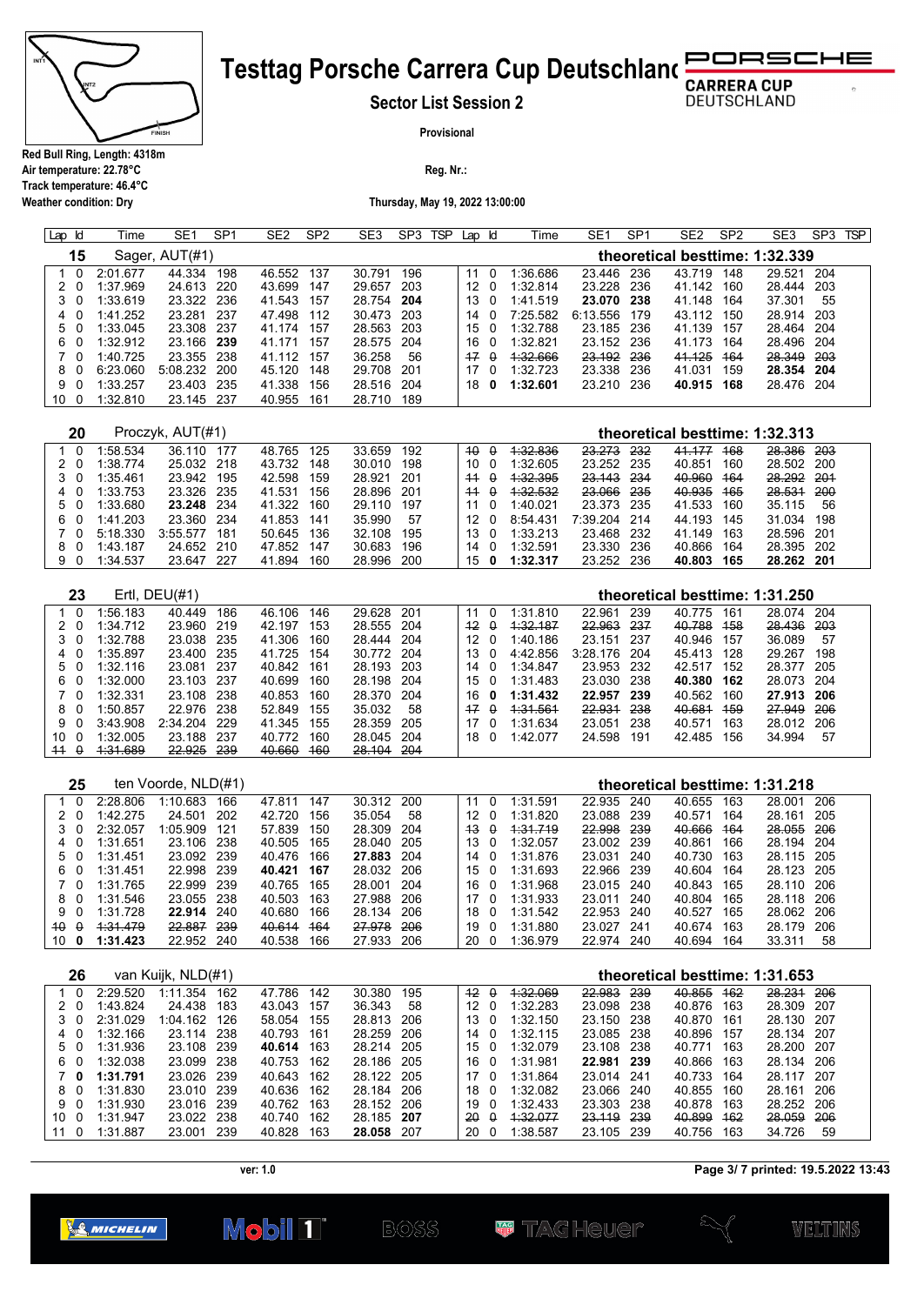

**Weather condition: Dry**

### **Testtag Porsche Carrera Cup Deutschland** RSCHE ∍

**Sector List Session 2**

**DEUTSCHLAND** 

 $\sigma$ 

**Provisional**

**Reg. Nr.:** 

**Thursday, May 19, 2022 13:00:00**

| Lap Id                        | Time                 | SE <sub>1</sub>         | SP <sub>1</sub> | SE <sub>2</sub>          | SP <sub>2</sub> | SE3              | SP <sub>3</sub> | <b>TSP</b> | Lap                   | ld                      | Time                 | SE <sub>1</sub>      | SP <sub>1</sub> | SE <sub>2</sub>                | SP <sub>2</sub> | SE3                      | SP <sub>3</sub><br><b>TSP</b> |
|-------------------------------|----------------------|-------------------------|-----------------|--------------------------|-----------------|------------------|-----------------|------------|-----------------------|-------------------------|----------------------|----------------------|-----------------|--------------------------------|-----------------|--------------------------|-------------------------------|
| 27                            |                      | van Kuijk, NLD(#1)      |                 |                          |                 |                  |                 |            |                       |                         |                      |                      |                 | theoretical besttime: 1:32.061 |                 |                          |                               |
| $\mathbf{1}$<br>0             | 2:31.087             | 1:15.329                | 190             | 45.542                   | 155             | 30.216           | 190             |            | 11                    | 0                       | 1:32.605             | 23.163               | 239             | 41.232                         | 164             | 28.210 204               |                               |
| $2\quad0$                     | 1:46.826             | 24.761                  | 204             | 42.688                   | 162             | 39.377           | 42              |            | 12                    | -0                      | 1:33.290             | 23.091 238           |                 | 41.222 163                     |                 | 28.977 203               |                               |
| 3<br>0                        | 2:27.168             | 1:08.620<br>23.196      | 185             | 49.760                   | 154             | 28.788<br>28.245 | 205             |            | 43                    | $\boldsymbol{\theta}$   | 4:32.354<br>1:32.658 | 23.139               | 237             | 40.893                         | 463             | <del>28.319</del>        | 205                           |
| 4<br>0<br>5<br>0              | 1:32.255<br>1:32.578 | 23.366                  | 238<br>238      | 40.814 163<br>40.927     | 163             | 28.285           | 203<br>204      |            | 13<br>14              | 0<br>0                  | 1:32.572             | 23.096<br>23.158     | 238<br>239      | 41.197 165<br>40.876           | 164             | 28.365 203<br>28.538 204 |                               |
| 6<br>0                        | 1:32.662             | 23.199                  | 238             | 41.162                   | 168             | 28.301           | 203             |            | 15                    | 0                       | 1:33.038             | 23.101               | 239             | 41.336                         | 167             | 28.601                   | 204                           |
| 7<br>0                        | 1:32.305             | 23.126                  | 237             | 40.793                   | 165             | 28.386           | 203             |            | 16                    | 0                       | 1:33.605             | 23.158               | 237             | 41.630                         | 169             | 28.817                   | 204                           |
| 8<br>0                        | 1:32.455             | 23.222 232              |                 | 41.056                   | 167             | 28.177           | 203             |            | 17                    | $\overline{\mathbf{0}}$ | 1:40.834             | 23.168               | 239             | 41.785                         | 168             | 35.881                   | 57                            |
| 9<br>0                        | 1:32.543             | 23.264                  | 238             | 41.060                   | 165             | 28.219           | 203             |            | 18                    | 0                       | 4:21.467             | 3:10.942             | 202             | 41.337 163                     |                 | 29.188                   | 204                           |
| 10<br>0                       | 1:32.530             | 23.209                  | 239             | 40.950                   | 167             | 28.371           | 204             |            | 19                    | 0                       | 1:39.852             | 23.298               | 237             | 41.176                         | 165             | 35.378                   | 59                            |
| 28                            |                      | Groeneveld, NLD(#1)     |                 |                          |                 |                  |                 |            |                       |                         |                      |                      |                 | theoretical besttime: 1:31.583 |                 |                          |                               |
| $\mathbf 0$<br>1              | 2:30.127             | 1:12.023                | 169             | 47.355                   | 146             | 30.749           | 184             |            | 11                    | 0                       | 1:31.952             | 22.992               | 240             | 40.910                         | 164             | 28.050 207               |                               |
| 2<br>0                        | 1:44.505             | 24.460                  | 184             | 43.084                   | 159             | 36.961           | 53              |            | $+2$                  | $\theta$                | 4:32.112             | 23.003               | 240             | 40.887 163                     |                 | <del>28.222</del>        | 206                           |
| 3<br>0                        | 2:30.049             | 1:08.357 232            |                 | 52.897                   | 155             | 28.795           | 205             |            | 12                    | 0                       | 1:32.119             | 23.140 239           |                 | 40.837 162                     |                 | 28.142 206               |                               |
| 4<br>0                        | 1:32.257             | 23.191                  | 239             | 40.782                   | 164             | 28.284           | 206             |            | 13                    | 0                       | 1:32.414             | 23.030               | 240             | 40.873                         | 162             | 28.511                   | 199                           |
| 5<br>0                        | 1:32.100             | 23.091                  | 240             | 40.585                   | 166             | 28.424           | 204             |            | 14                    | - 0                     | 1:32.309             | 23.226               | 239             | 40.863                         | 161             | 28.220 205               |                               |
| 6<br>0<br>$\overline{7}$      | 1:31.815             | 23.075                  | 239<br>240      | 40.541<br>40.636         | 163<br>162      | 28.199           | 205<br>206      |            | 15                    | 0                       | 1:32.235<br>1:32.369 | 23.112 240           | 239             | 40.959<br>40.890               | 167             | 28.164 207               | 203                           |
| 0<br>8<br>0                   | 1:31.847<br>1:31.778 | 23.007<br>23.012 240    |                 | 40.645                   | 165             | 28.204<br>28.121 | 206             |            | 16<br>17              | 0<br>0                  | 1:31.986             | 23.178<br>23.082 240 |                 | 40.812                         | 164<br>166      | 28.301<br>28.092 206     |                               |
| 9<br>0                        | 1:32.280             | 23.064                  | 240             | 41.018                   | 163             | 28.198           | 206             |            | 18                    | 0                       | 1:32.040             | 23.050 240           |                 | 40.725                         | 166             | 28.265 205               |                               |
| 10 <sub>0</sub>               | 1:31.829             | 23.063 240              |                 | 40.679                   | 166             | 28.087           | 207             |            | 19                    | $\mathbf 0$             | 1:55.397             | 23.116 240           |                 | 55.324 158                     |                 | 36.957                   | 57                            |
|                               |                      |                         |                 |                          |                 |                  |                 |            |                       |                         |                      |                      |                 |                                |                 |                          |                               |
| 29                            |                      | van Eijndhoven, NLD(#1) |                 |                          |                 |                  |                 |            |                       |                         |                      |                      |                 | theoretical besttime: 1:31.649 |                 |                          |                               |
| $\mathbf{1}$<br>0             | 10:40.172            | 9:27.922                | 208             | 43.065                   | 160             | 29.185           | 200             |            | 9                     | 0                       | 1:32.442             | 23.098               | 239             | 40.959                         | 162             | 28.385                   | 206                           |
| 2<br>-0<br>3<br>0             | 1:41.948<br>2:06.904 | 24.355<br>57.136        | 210<br>234      | 41.751<br>41.259         | 158<br>161      | 35.842<br>28.509 | 58<br>204       |            | 10<br>11              | 0<br>0                  | 1:31.979<br>1:31.965 | 23.049<br>22.996     | 239<br>240      | 40.717 162<br>40.722 162       |                 | 28.213<br>28.247 205     | 206                           |
| 4<br>0                        | 1:32.212             | 23.105                  | 239             | 40.827                   | 165             | 28.280           | 205             |            | 12                    | 0                       | 1:32.007             | 23.116               | 239             | 40.754                         | 163             | 28.137 206               |                               |
| 5<br>-0                       | 1:31.905             | 23.016 240              |                 | 40.648                   | 166             | 28.241           | 206             |            | 43                    | $\theta$                | 4:31.807             | 22.910               | 239             | 40.785 156                     |                 | 28.112 206               |                               |
| 6<br>0                        | 1:32.325             | 23.052 240              |                 | 40.928                   | 162             | 28.345           | 206             |            | 13                    | 0                       | 1:31.972             | 22.984               | 239             | 40.642 162                     |                 | 28.346                   | 206                           |
| 7<br>0                        | 1:31.692             | 22.959                  | 238             | 40.553                   | 163             | 28.180           | 206             |            | 14 0                  |                         | 1:49.104             | 23.271 222           |                 | 47.502 148                     |                 | 38.331                   | 58                            |
| 8<br>0                        | 1:32.666             | 23.065                  | 238             | 41.340                   | 167             | 28.261           | 205             |            |                       |                         |                      |                      |                 |                                |                 |                          |                               |
|                               |                      |                         |                 |                          |                 |                  |                 |            |                       |                         |                      |                      |                 |                                |                 |                          |                               |
| 31                            |                      | Freymuth, DEU(#1)       |                 |                          |                 |                  |                 |            |                       |                         |                      |                      |                 | theoretical besttime: 1:30.887 |                 |                          |                               |
| $\mathbf 0$<br>1<br>$2\quad0$ | 2:04.259<br>1:36.326 | 45.511<br>24.388        | 188             | 48.317<br>43.209         | 143<br>155      | 30.431<br>28.729 | 196<br>204      |            | 12 <sub>0</sub><br>13 | 0                       | 1:32.939<br>1:38.604 | 23.660<br>23.429     | 237<br>204      | 40.847<br>41.410 153           | 160             | 28.432 206<br>33.765     | 58                            |
| 3<br>0                        | 1:34.011             | 23.528 227              | 202             | 41.817 152               |                 | 28.666           | 205             |            | 14                    | 0                       | 4:36.118             | 3:22.757 185         |                 | 44.371 152                     |                 | 28.990 201               |                               |
| 4<br>0                        | 1:33.323             | 23.506                  | 235             | 41.256                   | 156             | 28.561           | 204             |            | 15                    | 0                       | 1:38.825             | 24.182               | 226             | 45.455                         | 149             | 29.188                   | 206                           |
| 5<br>0                        | 1:33.138             | 23.166 237              |                 | 41.161                   | 156             | 28.811           | 204             |            | 16                    | 0                       | 1:31.844             | 23.234 238           |                 | 40.764 160                     |                 | 27.846 206               |                               |
| 6<br>0                        | 1:33.060             | 23.200                  | 238             | 41.214                   | 163             | 28.646           | 204             |            | 17                    | 0                       | 1:31.146             | 22.757               | 239             | 40.284                         | 159             | 28.105                   | 207                           |
| 7 <sup>1</sup><br>0           | 1:32.414             | 23.247 237              |                 | 40.758                   | 156             | 28.409           | 204             |            | 18                    | 0                       | 1:32.224             | 23.243               | 236             | 41.028                         | 157             | 27.953 206               |                               |
| 8<br>0                        | 1:38.527             | 23.229                  | 236             | 41.064                   | 157             | 34.234           | 58              |            | 19                    | 0                       | 1:31.696             | 22.991               | 238             | 40.621                         | 160             | 28.084                   | 206                           |
| 9<br>0<br>10 <sub>0</sub>     | 4:42.762<br>1:32.502 | 3:32.962 232<br>23.252  | 238             | 41.423<br>41.065         | 154<br>155      | 28.377<br>28.185 | 205<br>207      |            | 20<br>21              | 0<br>0                  | 1:31.636<br>1:31.690 | 22.950<br>23.034     | 238<br>238      | 40.629<br>40.738               | 162<br>161      | 28.057 206<br>27.918     | 205                           |
| 11 <sub>0</sub>               | 1:32.705             | 23.058 238              |                 | 40.953                   | 160             | 28.694 183       |                 |            | 22                    | 0                       | 1:37.988             | 23.023 238           |                 | 40.743 158                     |                 | 34.222                   | 58                            |
|                               |                      |                         |                 |                          |                 |                  |                 |            |                       |                         |                      |                      |                 |                                |                 |                          |                               |
| 40                            |                      | Honkavuori, FIN(#1)     |                 |                          |                 |                  |                 |            |                       |                         |                      |                      |                 | theoretical besttime: 1:31.323 |                 |                          |                               |
| 0<br>$\mathbf{1}$             | 2:41.297             | 1:25.654 183            |                 | 45.467 145               |                 | 30.176           | 195             |            | 10                    | 0                       | 4:39.594             | 3:23.364             | 182             | 46.159                         | 147             | 30.071 194               |                               |
| $2\quad0$<br>3 <sub>0</sub>   | 1:36.734<br>1:33.960 | 24.517 210<br>23.488    | 237             | 42.763 158<br>41.700 162 |                 | 29.454<br>28.772 | 202<br>203      |            | 11<br>12              | 0<br>0                  | 1:48.784<br>1:36.016 | 25.730 215<br>25.219 | 224             | 51.203<br>41.510               | 61<br>154       | 31.851 203<br>29.287 204 |                               |
| 40                            | 1:33.492             | 23.344 237              |                 | 41.416 159               |                 | 28.732 203       |                 |            | 13                    | 0                       | 1:31.381             | 23.043 237           |                 | 40.339 166                     |                 | 27.999 204               |                               |
| 5 0                           | 1:33.191             | 23.377 237              |                 | 41.234                   | 164             | 28.580           | 203             |            | 14                    | 0                       | 1:33.657             | 23.001 238           |                 | 40.574 162                     |                 | 30.082 205               |                               |
| 60                            | 1:36.057             | 23.372 237              |                 | 41.506                   | 161             | 31.179           | 204             |            | 15                    | 0                       | 1:31.690             | 23.104 237           |                 | 40.537 163                     |                 | 28.049 205               |                               |
| $7^{\circ}$<br>0              | 1:41.611             | 23.371                  | 238             | 48.530                   | 79              | 29.710           | 203             |            | 16                    | 0                       | 1:31.368             | 23.028               | 239             | 40.357                         | 165             | 27.983 205               |                               |
| 80                            | 1:32.909             | 23.349 237              |                 | 41.014                   | 162             | 28.546           | 204             |            | $+7$                  | $\theta$                | 1:32.041             | 23.044 238           |                 | 40.619 164                     |                 | 28.378                   | 201                           |
| 9 0                           | 1:46.127             | 23.477 238              |                 | 43.611 153               |                 | 39.039           | 58              |            | 17 0                  |                         | 1:52.993             | 24.508 212           |                 | 49.029 140                     |                 | 39.456                   | 58                            |

**Page 4/ 7 printed: 19.5.2022 13:43**

**ver: 1.0**



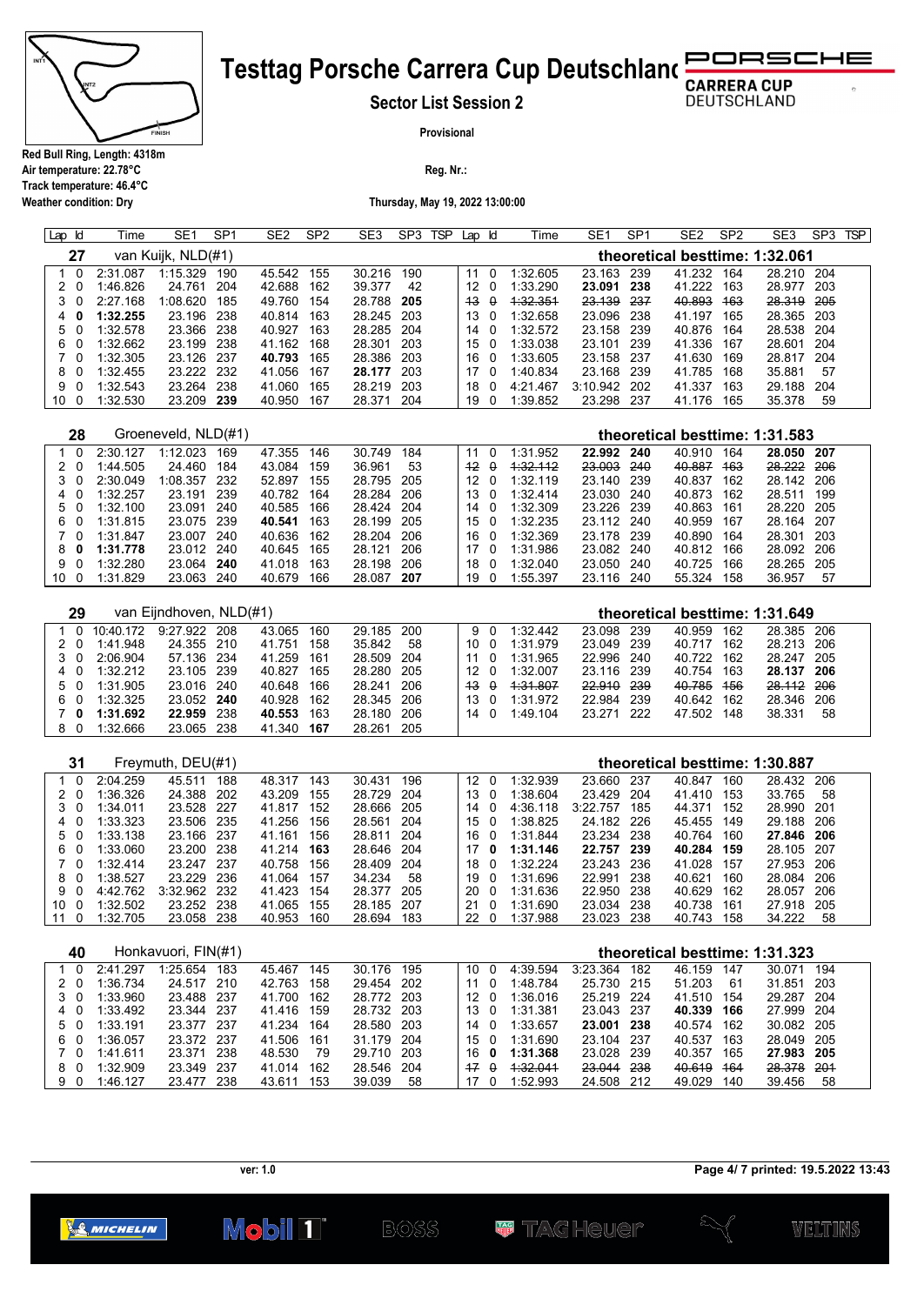

**Weather condition: Dry**

### **Testtag Porsche Carrera Cup Deutschland** RSCHE D C

**Sector List Session 2**

**DEUTSCHLAND** 

 $\sigma$ 

**Provisional**

**Reg. Nr.:** 

**Thursday, May 19, 2022 13:00:00**

| Lap Id                       | Time                 | SE <sub>1</sub>              | SP <sub>1</sub> | SE <sub>2</sub>          | SP <sub>2</sub> | SE <sub>3</sub>          | SP3 TSP    | Lap Id                |                         | Time                 | SE <sub>1</sub>                     | SP <sub>1</sub> | SE <sub>2</sub>                          | SP <sub>2</sub> | SE <sub>3</sub>                 | SP3 TSP    |  |
|------------------------------|----------------------|------------------------------|-----------------|--------------------------|-----------------|--------------------------|------------|-----------------------|-------------------------|----------------------|-------------------------------------|-----------------|------------------------------------------|-----------------|---------------------------------|------------|--|
| 44                           |                      | Greif, DEU(#1)               |                 |                          |                 |                          |            |                       |                         |                      |                                     |                 | theoretical besttime: 1:32.280           |                 |                                 |            |  |
| 0<br>$\mathbf{1}$            | 2:10.693             | 50.078                       | 175             | 48.474                   | 135             | 32.141                   | 193        | 11                    | $\mathbf 0$             | 1:32.881             | 23.307                              | 237             | 40.987                                   | 159             | 28.587                          | 201        |  |
| 2<br>0                       | 1:41.472             | 26.011                       | 195             | 44.109                   | 144             | 31.352                   | 199        | 12                    | 0                       | 1:33.275             | 23.273                              | 235             | 41.139 157                               |                 | 28.863                          | 202        |  |
| 3<br>0                       | 1:37.537             | 23.588                       | 235             | 43.411                   | 138             | 30.538                   | 198        | 13                    | 0                       | 1:41.014             | 23.276                              | 236             | 41.156 153                               |                 | 36.582                          | 54         |  |
| 4<br>0                       | 1:35.619             | 23.686                       | 232             | 42.231                   | 151             | 29.702                   | 201        | 14                    | 0                       | 3:29.967             | 2:17.855                            | 228             | 42.862                                   | 145             | 29.250                          | 201        |  |
| 5<br>- 0                     | 1:34.799             | 23.725                       | 234             | 41.889                   | 150             | 29.185                   | 201        | 15                    | 0                       | 1:33.647             | 23.311                              | 235             | 41.672                                   | 156             | 28.664                          | 202        |  |
| 6<br>0                       | 1:42.069             | 23.824                       | 235             | 41.736                   | 154             | 36.509                   | 57<br>194  | 46                    | $\theta$                | 4:32.762             | <del>23.23</del> 4                  | 236<br>236      | 41.143                                   | 456             | <del>28.385</del>               | 204        |  |
| 7<br>0<br>8<br>0             | 4:15.098<br>1:38.297 | 2:54.825<br>25.313           | 188<br>210      | 48.771<br>43.047         | 137<br>151      | 31.502<br>29.937         | 201        | 16<br>17 <sub>0</sub> | 0                       | 1:32.656<br>1:32.348 | 23.310<br>23.190                    | 237             | 40.927<br>40.730                         | 159<br>156      | 28.419<br>28.428                | 204<br>203 |  |
| 9<br>0                       | 1:33.634             | 23.515 235                   |                 | 41.343                   | 153             | 28.776                   | 203        | 18                    | 0                       | 1:41.531             | 23.131 237                          |                 | 41.138 154                               |                 | 37.262                          | 53         |  |
| 10 <sub>0</sub>              | 1:33.747             | 23.297 237                   |                 | 41.338                   | 156             | 29.112                   | 203        |                       |                         |                      |                                     |                 |                                          |                 |                                 |            |  |
|                              |                      |                              |                 |                          |                 |                          |            |                       |                         |                      |                                     |                 |                                          |                 |                                 |            |  |
| 57<br>$\mathbf{1}$<br>0      | 2:11.430             | van Buren, NLD(#1)<br>56.109 | 173             | 45.390                   | 152             | 29.931                   | 201        | 13                    | 0                       | 1:31.687             | 22.991                              | 241             | theoretical besttime: 1:31.511<br>40.580 | 164             | 28.116 205                      |            |  |
| 2<br>- 0                     | 1:38.558             | 24.828                       | 188             | 42.600                   | 160             | 31.130                   | 205        | 14                    | 0                       | 1:32.230             | 23.062 239                          |                 | 40.614                                   | 164             | 28.554                          | 206        |  |
| 3<br>- 0                     | 1:32.657             | 23.218 239                   |                 | 41.018                   | 164             | 28.421                   | 202        | 15                    | 0                       | 1:31.734             | 23.009 240                          |                 | 40.514                                   | 165             | 28.211                          | 204        |  |
| 4<br>0                       | 1:32.543             | 23.277                       | 240             | 40.821                   | 165             | 28.445                   | 206        | 16                    | 0                       | 1:31.686             | 23.012 239                          |                 | 40.585                                   | 164             | 28.089                          | 205        |  |
| 5<br>- 0                     | 1:38.569             | 23.084 235                   |                 | 41.089                   | 163             | 34.396                   | 58         | 47                    | $\theta$                | 4:31.639             | <del>22.928</del> 240               |                 | 40.608                                   | - 164           | 28.103 206                      |            |  |
| 6<br>0                       | 3:35.683             | 2:18.123                     | 214             | 43.009                   | 156             | 34.551                   | 58         | 17                    | 0                       | 1:31.600             | 23.019                              | 240             | 40.518                                   | 164             | 28.063 205                      |            |  |
| $\mathbf{7}$<br>0            | 2:37.172             | 1:26.232 228                 |                 | 41.667                   | 156             | 29.273                   | 205        | 18                    | 0                       | 1:31.878             | 23.015 240                          |                 | 40.485                                   | 168             | 28.378 206                      |            |  |
| 8<br>0<br>9<br>- 0           | 1:32.040<br>1:31.630 | 23.235<br>23.024 239         | 239             | 40.607<br>40.524         | 165<br>165      | 28.198<br>28.082         | 206<br>205 | 19<br>20              | 0<br>0                  | 1:31.840<br>1:32.080 | 22.980<br>23.139 239                | 240             | 40.539<br>40.678                         | 167<br>161      | 28.321<br>28.263 205            | 206        |  |
| 10<br>- 0                    | 1:32.049             | 22.976                       | 240             | 40.758                   | 153             | 28.315                   | 207        | 21                    | 0                       | 1:31.848             | 23.072 240                          |                 | 40.509                                   | 164             | 28.267                          | 206        |  |
| 11 0                         | 1:31.979             | 22.963 240                   |                 | 40.508                   | 164             | 28.508                   | 197        | 22                    | 0                       | 1:31.773             | 22.982 240                          |                 | 40.611                                   | 165             | 28.180                          | 206        |  |
| 12 <sub>0</sub>              | 1:31.968             | 23.148 239                   |                 | 40.572                   | 162             | 28.248                   | 206        | 23                    | $\mathbf 0$             | 1:37.604             | 23.010 239                          |                 | 40.691                                   | 164             | 33.903                          | 58         |  |
|                              |                      |                              |                 |                          |                 |                          |            |                       |                         |                      |                                     |                 |                                          |                 |                                 |            |  |
| 65                           |                      | Pfister, DEU(#1)             |                 |                          |                 |                          |            |                       |                         |                      |                                     |                 | theoretical besttime: 1:34.217           |                 |                                 |            |  |
| $\mathbf 0$<br>$\mathbf{1}$  | 2:37.200             | 52.850                       | 141             | 58.943                   | 123             | 45.407                   | 54         | $12 \overline{ }$     | - 0                     | 1:36.452             | 24.329                              | 229             | 42.380                                   | 148             | 29.743 202                      |            |  |
| 2<br>- 0                     | 2:55.144             | 1:17.733                     | 127             | 1:03.745                 | 114             | 33.666                   | 193        | 13                    | 0                       | 1:35.945             | 23.815                              | 228             | 42.215                                   | 144             | 29.915 201                      |            |  |
| 3<br>- 0<br>4<br>0           | 1:38.541<br>1:43.831 | 24.565<br>25.375             | 224<br>151      | 43.474<br>47.741         | 139<br>145      | 30.502<br>30.715         | 198<br>198 | 14<br>15              | - 0<br>0                | 1:36.186<br>1:34.994 | 24.207 209<br>23.834                | 231             | 42.363 148<br>42.079                     | 149             | 29.616 201<br>29.081            | 203        |  |
| 5<br>- 0                     | 1:37.603             | 24.357 224                   |                 | 43.298                   | 145             | 29.948                   | 200        | 16                    | 0                       | 1:34.801             | 23.823                              | 204             | 41.987 150                               |                 | 28.991                          | 201        |  |
| 6<br>0                       | 1:37.359             | 24.229                       | 223             | 42.679                   | 145             | 30.451                   | 188        | 17                    | 0                       | 1:34.957             | 23.961                              | 234             | 41.775                                   | 150             | 29.221                          | 204        |  |
| 7<br>0                       | 2:03.856             | 31.271                       | 162             | 47.847                   | 125             | 44.738                   | 51         | 18                    | 0                       | 1:34.745             | 23.638                              | 229             | 41.955                                   | 148             | 29.152 201                      |            |  |
| 8<br>0                       | 4:22.018             | 2:54.523                     | 134             | 53.767                   | 100             | 33.728                   | 193        | 19                    | 0                       | 1:34.715             | 24.000                              | 228             | 41.751                                   | 151             | 28.964 203                      |            |  |
| 9<br>0                       | 1:51.310             | 26.782 175                   |                 | 50.491                   | 134             | 34.037                   | 191        | 20                    | 0                       | 1:34.419             | 23.827 232                          |                 | 41.615 151                               |                 | 28.977 202                      |            |  |
| 10 <sub>0</sub>              | 1:53.457             | 29.953                       | 113             | 52.665                   | 139             | 30.839                   | 199        | 21                    | 0                       | 1:34.894             | 23.877                              | 230             | 41.955                                   | 150             | 29.062 201                      |            |  |
| 11<br>0                      | 1:37.582             | 24.515 224                   |                 | 42.875                   | 144             | 30.192                   | 200        | 22                    | 0                       | 1:34.815             | 24.100 224                          |                 | 41.639                                   | 150             | 29.076 202                      |            |  |
| 75                           |                      | Levi, ISR(#1)                |                 |                          |                 |                          |            |                       |                         |                      |                                     |                 | theoretical besttime: 1:32.121           |                 |                                 |            |  |
| 1<br>0                       | 2:15.987             | 1:02.731                     | 195             | 43.904                   | 159             | 29.352                   | 201        | 13                    | 0                       | 1:34.506             | 23.179                              | 238             | 42.931                                   | 155             | 28.396                          | 204        |  |
| 2<br>$\overline{\mathbf{0}}$ | 1:35.020             | 23.583                       | 237             | 41.768                   | 156             | 29.669                   | 203        | 14                    | - 0                     | 1:32.480             | 23.167 239                          |                 | 41.019                                   | 157             | 28.294                          | 205        |  |
| 3<br>0<br>4<br>0             | 1:32.855<br>1:32.939 | 23.337<br>23.211             | 238<br>238      | 41.065<br>40.836         | 162<br>162      | 28.453<br>28.892         | 203<br>204 | 15<br>16              | 0<br>0                  | 1:32.443<br>1:32.606 | 23.206<br>23.295                    | 238<br>239      | 40.902                                   | 159<br>159      | 28.335 203<br>28.366            | 203        |  |
| 5 0                          | 1:32.819             | 23.203 239                   |                 | 41.073                   | 161             | 28.543                   | 204        | 17                    | 0                       | 1:32.528             | 23.310 238                          |                 | 40.945<br>40.935                         | 158             | 28.283 205                      |            |  |
| 6<br>$\overline{0}$          | 1:41.590             | 23.209 240                   |                 | 41.065 166               |                 | 37.316                   | - 54       | 18 0                  |                         | 1:32.527             | 23.323 239                          |                 | 40.914 159                               |                 | 28.290 205                      |            |  |
| 70                           | 5:12.674             | 3:59.746 230                 |                 | 43.976 158               |                 | 28.952 204               |            | 19 0                  |                         | 1:32.576             | 23.119 240                          |                 | 41.139 159                               |                 | 28.318 205                      |            |  |
| 80                           | 1:32.610             | 23.293 238                   |                 | 40.983 162               |                 | 28.334 204               |            | 20                    | 0                       | 1:32.454             | 23.123 238                          |                 | 41.000 161                               |                 | 28.331 205                      |            |  |
| 9 0                          | 1:32.771             | 23.315 237                   |                 | 41.143 161               |                 | 28.313 203               |            | 21                    | $\overline{0}$          | 1:32.586             | 23.094 239                          |                 | 41.146 158                               |                 | 28.346 204                      |            |  |
| 10 <sub>0</sub>              | 1:32.286             | 23.230 238                   |                 | 40.836 163               |                 | 28.220 203               |            | 22                    | $\overline{\mathbf{0}}$ | 1:37.763             | 25.905 169                          |                 | 43.325 161                               |                 | 28.533 205                      |            |  |
| 11 <sub>0</sub>              | 1:32.770             | 23.254 238                   |                 | 40.822 162               |                 | 28.694 197               |            | 230                   |                         | 1:32.555             | 23.204 238                          |                 | 41.028 157                               |                 | 28.323 206                      |            |  |
| 12 <sub>0</sub>              | 1:32.623             | 23.499 237                   |                 | 40.919 159               |                 | 28.205 204               |            |                       |                         |                      |                                     |                 |                                          |                 |                                 |            |  |
| 84                           |                      | Alshehab, KUW(#1)            |                 |                          |                 |                          |            |                       |                         |                      |                                     |                 | theoretical besttime: 1:32.120           |                 |                                 |            |  |
| $\mathbf{1}$<br>0            | 2:08.588             | 46.689 171                   |                 | 50.592 139               |                 | 31.307 190               |            | $12 \theta$           |                         | 1:33.442             | 23.042 236                          |                 | 41.837 158                               |                 | 28.563 205                      |            |  |
| $2\quad0$                    | 1:45.737             | 25.064 216                   |                 | 43.171 152               |                 | 37.502 203               |            | 12 <sub>0</sub>       |                         | 1:33.074             | 23.246 237                          |                 | 41.312 163                               |                 | 28.516 204                      |            |  |
| 3 0<br>40                    | 1:39.012<br>1:39.195 | 23.510 235<br>23.798 196     |                 | 44.824 150<br>46.039 133 |                 | 30.678 204<br>29.358 203 |            | 13 0<br>$44 \theta$   |                         | 1:36.305<br>4:38.371 | 24.233 234<br><del>23.124</del> 238 |                 | 41.794 154<br>41.109 160                 |                 | 30.278 204<br><del>34.138</del> | - 58       |  |
| 5 0                          | 1:34.355             | 23.425 238                   |                 | 42.197 160               |                 | 28.733 204               |            | 14                    | $\overline{0}$          | 4:37.010             | 3:19.572 171                        |                 | 45.618 151                               |                 | 31.820 203                      |            |  |
| 60                           | 1:35.537             | 23.250 238                   |                 | 43.708 165               |                 | 28.579 204               |            | 15 0                  |                         | 1:35.406             | 24.399 226                          |                 | 42.317 159                               |                 | 28.690 204                      |            |  |
| 7 0                          | 1:41.826             | 23.299 237                   |                 | 42.532 155               |                 | 35.995                   | 55         | 16                    | $\overline{0}$          | 1:32.456             | 23.190 237                          |                 | 40.791 164                               |                 | 28.475 204                      |            |  |
| 8 0                          | 3:49.672             | 2:13.851 232                 |                 | 1:07.083 154             |                 | 28.738 205               |            | 17 0                  |                         | 1:32.449             | 23.223 237                          |                 | 40.757 163                               |                 | 28.469 204                      |            |  |

**ver: 1.0**

**Mobil T** 

**Page 5/ 7 printed: 19.5.2022 13:43**



 $BOSS$ 

**W** TAGHQUQI?

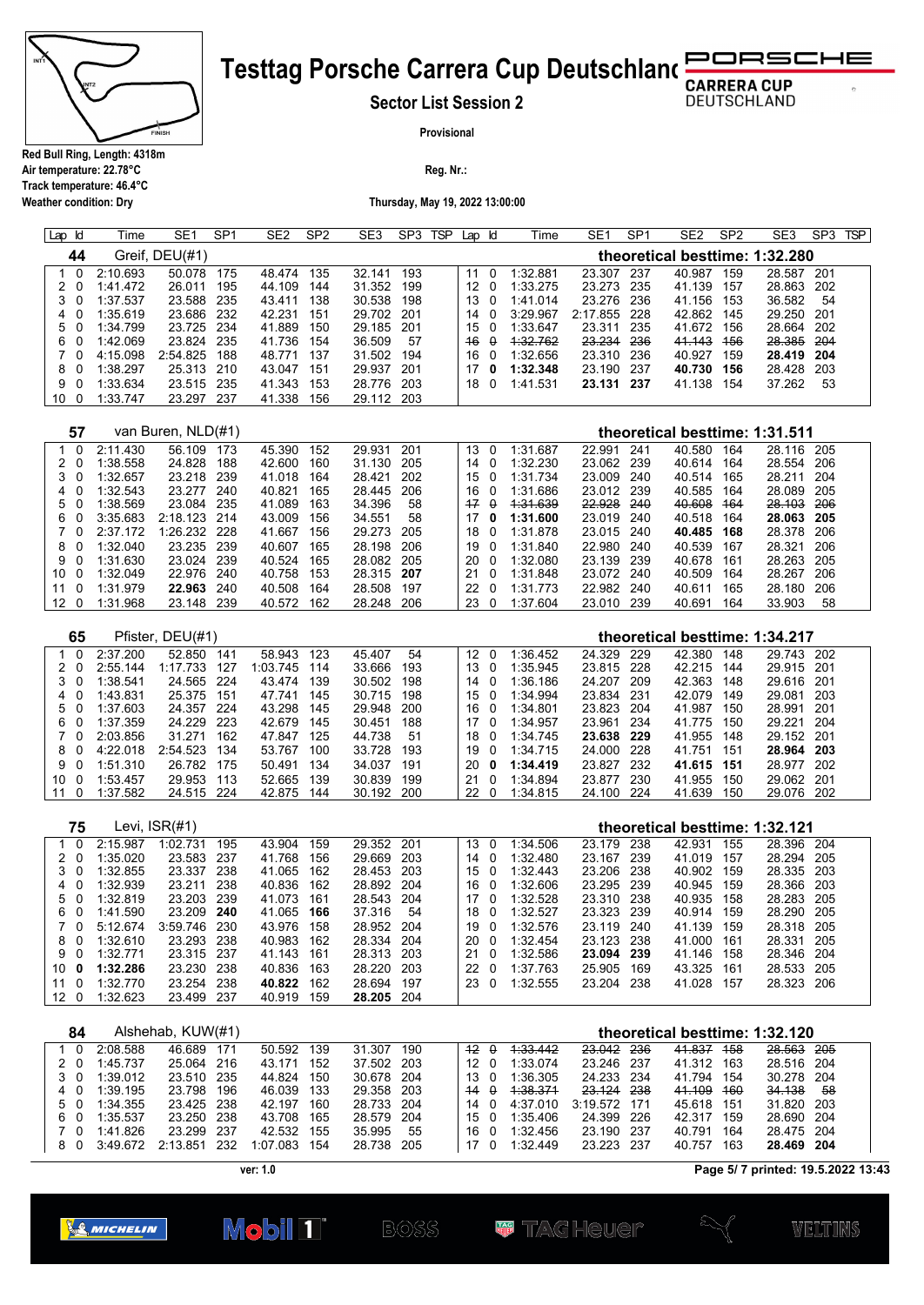

# RSCHE **Testtag Porsche Carrera Cup Deutschland**

**Sector List Session 2**

**DEUTSCHLAND** 

 $\sigma$ 

**Provisional**

**Reg. Nr.:** 

**Air temperature: 22.78°C Track temperature: 46.4°C Weather condition: Dry**

**Thursday, May 19, 2022 13:00:00**

| Lap Id |  | Time          | SE <sub>1</sub> | SP <sup>4</sup> | SE2        | SP <sub>2</sub> | SE <sub>3</sub> | SP3 TSP | Lap Id | Time          | SE1        | SP <sub>1</sub> | SE <sub>2</sub> | SP <sub>2</sub> | SE <sub>3</sub> | SP3 | <b>TSP</b> |
|--------|--|---------------|-----------------|-----------------|------------|-----------------|-----------------|---------|--------|---------------|------------|-----------------|-----------------|-----------------|-----------------|-----|------------|
|        |  | 9 0 1:32.581  | 23.094          | - 238           | 40.990 155 |                 | 28.497 204      |         |        | 18 0 1:32.352 | 23.165 237 |                 | 40.643 167      |                 | 28.544 203      |     |            |
|        |  | 10 0 1:32.536 | 23.068 239      |                 | 40.996 164 |                 | 28.472 206      |         |        | 19 0 1:33.554 | 23.079 237 |                 | 40.917 167      |                 | 29.558 177      |     |            |
| 11     |  | 0 1:41.633    | 23.008          | -238            | 49.285     | 152             | 29.340          | 204     | 20 0   | 1:33.170      | 23.804 236 |                 | 40.802 164      |                 | 28.564 205      |     |            |

|  | 92            |          | Ammermüller, DEU(#1) |     |        |     |        |     |  |                  | theoretical besttime: 1:30.714 |          |                                |     |                                |     |        |     |  |  |
|--|---------------|----------|----------------------|-----|--------|-----|--------|-----|--|------------------|--------------------------------|----------|--------------------------------|-----|--------------------------------|-----|--------|-----|--|--|
|  | 0             | 2:06.579 | 51.712               | 192 | 45.036 | 151 | 29.831 | 200 |  | 10               | 0                              | 1:31.884 | 22.998                         | 239 | 40.797                         | 167 | 28.089 | 206 |  |  |
|  | 2<br>0        | 1:39.024 | 23.797               | 220 | 42.232 | 157 | 32.995 | 203 |  | 11               | $\Omega$                       | 1:31.724 | 22.935                         | 241 | 40.561                         | 166 | 28.228 | 206 |  |  |
|  | 0             | 1:32.804 | 23.301               | 237 | 41.087 | 163 | 28.416 | 204 |  | 12               | 0                              | 1:39.031 | 23.439                         | 234 | 40.926                         | 166 | 34.666 | 55  |  |  |
|  | 4             | 1:32.695 | 23.163               | 237 | 41.047 | 164 | 28.485 | 204 |  | 13               | $\Omega$                       | 6:47.688 | 5:35.540                       | 205 | 42.921                         | 157 | 29.227 | 201 |  |  |
|  | 5<br>0        | 1:32.230 | 23.188               | 239 | 40.848 | 164 | 28.194 | 204 |  | 14               | 0                              | 1:34.140 | 23.706                         | 232 | 41.874                         | 154 | 28.560 | 205 |  |  |
|  | 6<br>0        | 1:32.032 | 23.085               | 240 | 40.662 | 166 | 28.285 | 203 |  | 15               | 0                              | 1:31.107 | 22.938                         | 238 | 40.455                         | 165 | 27.714 | 206 |  |  |
|  | 0             | 1:38.865 | 23.212               | 239 | 40.755 | 166 | 34.898 | 55  |  | 16               | 0                              | 1:30.714 | 22.897                         | 239 | 40.118                         | 168 | 27.699 | 207 |  |  |
|  | 8<br>$\Omega$ | 3:18.301 | 2:08.604             | 232 | 41.419 | 158 | 28.278 | 204 |  | 17               | 0                              | 1:38.848 | 22.963                         | 239 | 40.362                         | 166 | 35.523 | 55  |  |  |
|  | 9<br>0        | 1:32.082 | 23.075               | 238 | 40.852 | 164 | 28.155 | 204 |  |                  |                                |          |                                |     |                                |     |        |     |  |  |
|  |               |          |                      |     |        |     |        |     |  |                  |                                |          |                                |     |                                |     |        |     |  |  |
|  | 94            |          | Pereira, LUX(#1)     |     |        |     |        |     |  |                  |                                |          | theoretical besttime: 1:30.532 |     |                                |     |        |     |  |  |
|  | 0             | 2:35.732 | 1:18.474             | 186 | 46.371 | 146 | 30.887 | 197 |  | 11               | 0                              | 1:31.687 | 23.000                         | 239 | 40.537                         | 163 | 28.150 | 205 |  |  |
|  | $\Omega$      | 1:37.154 | 23.926               | 219 | 42.940 | 152 | 30.288 | 203 |  | 12               | $\Omega$                       | 1:31.737 | 22.929                         | 241 | 40.568                         | 166 | 28.240 | 204 |  |  |
|  | 3<br>0        | 1:32.468 | 23.271               | 236 | 40.739 | 165 | 28.458 | 205 |  | 13               | 0                              | 1:40.333 | 22.961                         | 240 | 40.874                         | 160 | 36.498 | 58  |  |  |
|  | 4             | 1:31.883 | 23.139               | 238 | 40.610 | 162 | 28.134 | 204 |  | 14               | $\Omega$                       | 4:09.616 | 2:52.799                       | 193 | 47.635                         | 151 | 29.182 | 202 |  |  |
|  | 5             | 1:31.582 | 23.001               | 239 | 40.512 | 164 | 28.069 | 205 |  | 15               | 0                              | 1:33.498 | 23.372                         | 232 | 41.641                         | 156 | 28.485 | 205 |  |  |
|  | 6<br>0        | 1:31.719 | 22.986               | 239 | 40.431 | 166 | 28.302 | 204 |  | 16               | $\Omega$                       | 1:30.856 | 22.858                         | 238 | 40.231                         | 164 | 27.767 | 205 |  |  |
|  | 0             | 1:32.136 | 23.001               | 239 | 40.611 | 160 | 28.524 | 206 |  | 17               | 0                              | 1:30.698 | 22.787                         | 240 | 40.152                         | 166 | 27.759 | 206 |  |  |
|  | 8<br>$\Omega$ | 1:31.645 | 23.101               | 239 | 40.406 | 167 | 28.138 | 205 |  | 18               | 0                              | 1:30.935 | 22.896                         | 239 | 39.986                         | 169 | 28.053 | 199 |  |  |
|  | 9<br>$\Omega$ | 1:31.512 | 23.011               | 239 | 40.384 | 164 | 28.117 | 205 |  | 19               | $\Omega$                       | 1:40.226 | 23.091                         | 239 | 40.701                         | 161 | 36.434 | 58  |  |  |
|  | 10<br>0       | 1:31.652 | 22.969               | 239 | 40.521 | 164 | 28.162 | 203 |  |                  |                                |          |                                |     |                                |     |        |     |  |  |
|  |               |          |                      |     |        |     |        |     |  |                  |                                |          |                                |     |                                |     |        |     |  |  |
|  | 95            |          | Wagner, DEU(#1)      |     |        |     |        |     |  |                  |                                |          |                                |     | theoretical besttime: 1:31.824 |     |        |     |  |  |
|  | $\Omega$      | 2:38.719 | 1:22.408             | 188 | 46.160 | 145 | 30.151 | 190 |  | 12 <sup>12</sup> | $\overline{0}$                 | 1:32.239 | 23.008                         | 240 | 40.793                         | 163 | 28.438 | 204 |  |  |
|  |               |          |                      |     |        |     |        |     |  |                  |                                |          |                                |     |                                |     |        |     |  |  |

|    | -------       |              |       |            |       |            | .   |  |               | ------ --    |            |     |            |      |  |
|----|---------------|--------------|-------|------------|-------|------------|-----|--|---------------|--------------|------------|-----|------------|------|--|
|    | 2 0 1:36.198  | 25.354 201   |       | 42.091     | 156   | 28.753 204 |     |  | 13 0 1:32.215 | 23.202 237   | 40.647 167 |     | 28.366 206 |      |  |
| 30 | 1:32.905      | 23.311 238   |       | 41.170 160 |       | 28.424 204 |     |  | 14 0 1:32.029 | 23.015 238   | 40.604 166 |     | 28.410 206 |      |  |
|    | 4 0 1:32.359  | 23.179 237   |       | 40.907 162 |       | 28.273 205 |     |  | 15 0 1:32.291 | 23.024 239   | 40.630 165 |     | 28.637 205 |      |  |
|    | 5 0 1:32.796  | 23.175 238   |       | 40.866 150 |       | 28.755 204 |     |  | 16 0 1:32.345 | 23.154 238   | 40.707 161 |     | 28.484 205 |      |  |
|    | 6 0 1:32.270  | 23.358 238   |       | 40.543 165 |       | 28.369 205 |     |  | 17 0 1:32.382 | 23.105 240   | 40.935 163 |     | 28.342 205 |      |  |
|    | 7 0 1:32.260  | 23.086 238   |       | 40.696 163 |       | 28.478 203 |     |  | 18 0 1:31.925 | 23.019 238   | 40.587 167 |     | 28.319 205 |      |  |
|    | 8 0 1:33.097  | 23.159 238   |       | 40.585 167 |       | 29.353 203 |     |  | 19 0 1:38.867 | 23.399 237   | 41.150 159 |     | 34.318 58  |      |  |
|    | 9 0 1:37.651  | 23.565 238   |       | 40.715 168 |       | 33.371     | -58 |  | 20 0 3:32.142 | 2:21.800 202 | 41.865 162 |     | 28.477 204 |      |  |
|    | 10 0 4:21.534 | 3:11.955 226 |       | 41.129     | - 165 | 28.450 205 |     |  | 21 0 1:32.033 | 23.170 238   | 40.558 167 |     | 28.305     | -206 |  |
|    | 11 0 1:32.675 | 23.081       | - 239 | 41.051     | 160   | 28.543 205 |     |  | 22 0 1:31.994 | 23.019 238   | 40.586     | 162 | 28.389 206 |      |  |

|      | 96  |          | Slooten, DEU(#1) |      |        |     |            |       |                 |          | theoretical besttime: 1:32.151 |       |        |     |            |       |  |  |
|------|-----|----------|------------------|------|--------|-----|------------|-------|-----------------|----------|--------------------------------|-------|--------|-----|------------|-------|--|--|
|      | 10  | 3:13.025 | 1:49.197         | 160  | 52.704 | 139 | 31.124     | 194   | 12 <sub>0</sub> | 1:32.652 | 23.134 238                     |       | 40.964 | 155 | 28.554 203 |       |  |  |
|      | 20  | 1:36.725 | 24.369           | 217  | 42.845 | 158 | 29.511     | 200   | 13 0            | 1:32.755 | 23.380 237                     |       | 40.880 | 156 | 28.495 203 |       |  |  |
|      | 3 O | 1:34.922 | 23.816 226       |      | 42.119 | 152 | 28.987     | 200   | 14 O            | 1:33.511 | 23.151                         | - 238 | 41.808 | 157 | 28.552 204 |       |  |  |
|      | 4 0 | 1:33.790 | 23.556 236       |      | 41.294 | 166 | 28.940     | -201  | 15 $\theta$     | 1:32.447 | 23.165 238                     |       | 40.950 | 159 | 28.332 204 |       |  |  |
|      | 50  | 1:34.286 | 23.487           | 230  | 41.964 | 156 | 28.835     | 199   | $46 \theta$     | 4:33.094 | 23.300 232                     |       | 41.251 | 456 | 28.543 204 |       |  |  |
|      | 60  | 1:42.908 | 23.523           | -234 | 42.940 | 150 | 36.445     | 55    | 16 0            | 1:39.334 | 23.228 238                     |       | 47.330 | 157 | 28.776 204 |       |  |  |
|      | 70  | 8:09.711 | 6:51.992         | 179  | 47 127 | 108 | 30.592     | 197   | 17 0            | 1:32.661 | 23.058 239                     |       | 41.118 | 163 | 28.485 203 |       |  |  |
|      | 80  | 1:34.212 | 23.630           | -228 | 41.611 | 162 | 28.971     | 200   | 18 0            | 1:32.739 | 23.033 238                     |       | 41.216 | 159 | 28.490 204 |       |  |  |
|      | 9 O | 1:33.021 | 23.365 236       |      | 40.944 | 164 | 28.712 203 |       | 190             | 1:32.487 | 23.196 238                     |       | 40.850 | 160 | 28.441 204 |       |  |  |
| 10 O |     | 1:32.685 | 23.416 237       |      | 41.001 | 160 | 28.268 205 |       | 20 O            | 1:32.699 | 23.155 236                     |       | 40.885 | 163 | 28.659     | - 203 |  |  |
| 11 0 |     | 1:32.486 | 23.104           | -237 | 40.974 | 158 | 28.408     | - 204 |                 |          |                                |       |        |     |            |       |  |  |

| 98  |          | Seyffert, DEU(#1) |     |        |     |            |       |    |          | theoretical besttime: 1:31.665 |          |      |        |     |            |     |  |
|-----|----------|-------------------|-----|--------|-----|------------|-------|----|----------|--------------------------------|----------|------|--------|-----|------------|-----|--|
| - 0 | 2:00.095 | 39.954            | 181 | 49.604 | 140 | 30.537     | 194   | 11 |          | 1:46.682                       | 23.251   | 236  | 40.689 | 162 | 42.742     | 108 |  |
| 20  | 1:37.561 | 24.608 218        |     | 43.914 | 151 | 29.039     | 202   | 12 | $\Omega$ | 1:37654                        | 27.337   | 219  | 42.009 | 155 | 28.308 204 |     |  |
| 30  | 1:33.905 | 23.630 235        |     | 41.867 | 156 | 28.408 204 |       | 13 | - 0      | 1:33.165                       | 23.043   | -237 | 40.925 | 164 | 29.197 202 |     |  |
| 40  | 1:33.978 | 23.502 235        |     | 41.734 | 156 | 28.742 203 |       | 14 | $\Omega$ | 1:39.530                       | 23.457   | -237 | 42.062 | 151 | 34.011     | -58 |  |
| 50  | 1:33.351 | 23.387 237        |     | 41.485 | 160 | 28.479 204 |       | 15 |          | 7:53.934                       | 6:42.730 | 198  | 42.939 | 164 | 28.265 204 |     |  |
| 60  | 1:33.146 | 23.344 237        |     | 41.198 | 168 | 28.604     | -203  | 16 |          | 1:32.508                       | 23.243   | -237 | 40.945 | 166 | 28.320 204 |     |  |
| 7 O | 1:38.230 | 23 247            | 236 | 41 236 | 161 | 33 747     | 58    | 17 |          | 1:32657                        | 23.062   | 236  | 41.462 | 164 | 28.133 204 |     |  |
| 80  | 4:37.149 | 3:13.721          | 151 | 53.775 | 140 | 29.653     | - 201 | 48 |          | 1.32.141                       | 23.042   | -237 | 40.849 | 462 | 28.250 204 |     |  |

**ver: 1.0**

**Page 6/ 7 printed: 19.5.2022 13:43**



**Mobil 1**  $BOSS$ 

**W** TAGHQUQI?